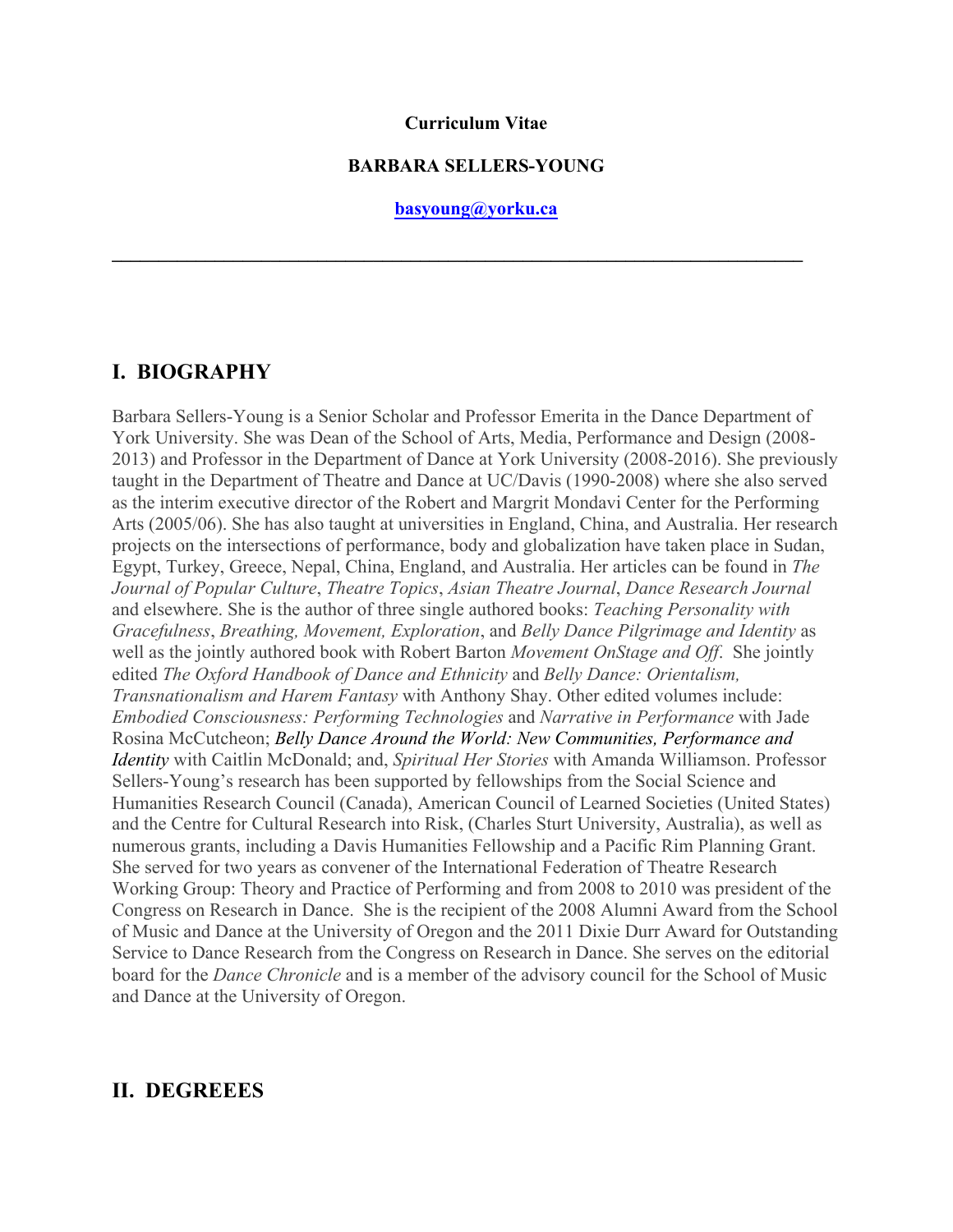| PhD. | University of Oregon Theatre   |                                                            |
|------|--------------------------------|------------------------------------------------------------|
|      |                                | Dissertation: Teaching Nihon Buyo in the Pacific Northwest |
| MS.  | University of Oregon Dance     |                                                            |
| BS.  | University of Oregon Sociology |                                                            |

### **III. FACULTY POSITIONS**

| 2016            | Senior Scholar and Professor Emerita, School of Arts, Media, Performance and<br>Design, York University, Toronto |
|-----------------|------------------------------------------------------------------------------------------------------------------|
| 2008-2016       | Professor, Dance Department, York University, Toronto                                                            |
| 2001-2008       | Professor, Department of Theatre and Dance, UC/Davis                                                             |
| $2002$ (spring) | Visiting Professor, Charles Sturt University, Australia                                                          |
| 1997 (fall)     | Visiting Professor, International College, Beijing, China                                                        |
| 1996 (spring)   | Visiting Professor, Manchester Metropolitan University, England                                                  |
| 1994            | Associate Professor, Theatre and Dance, UC/Davis                                                                 |
| 1992            | Assistant Professor, Theatre and Dance, UC/Davis                                                                 |
| 1990            | Lecturer, Theatre and Dance, UC/Davis                                                                            |

# **IV. ADMINISTRATIVE POSITIONS**

**2008 - 2013 Dean, School of Arts, Media, Performance and Design, York University** Responsible for the management and leadership of a Faculty of Fine Arts with seven academic units offering BA, BFA, MFA, MA and PhD degree programs in each of Dance, Film, Music, Theatre Art, Visual Art & Art History; BDes and MDes in Design; and BA in Digital Media; an enrolment of c. 3,500 undergraduate and graduate students; 120 full-time faculty, 250 part-time faculty and 90 staff; and a budget of \$30M. Responsibilities included management of faculty and staff; providing guidance for developing curricula within a budgetary framework; oversight of buildings and facilities associated with the Faculty; development and oversight of new international initiatives and relationships; and working with the Division of Advancement to increase the Faculty's donor base and strengthen alumni relationships. Major initiatives accomplished include advances in the areas of student experience, research, outreach, development, alumni relations and communications. Specific outreach programs include establishing an MFA degree in collaboration with Canadian Stage and Artist-in-Residence programs with Harbourfront Centre and Markham Theatre; collaborating on the community-based York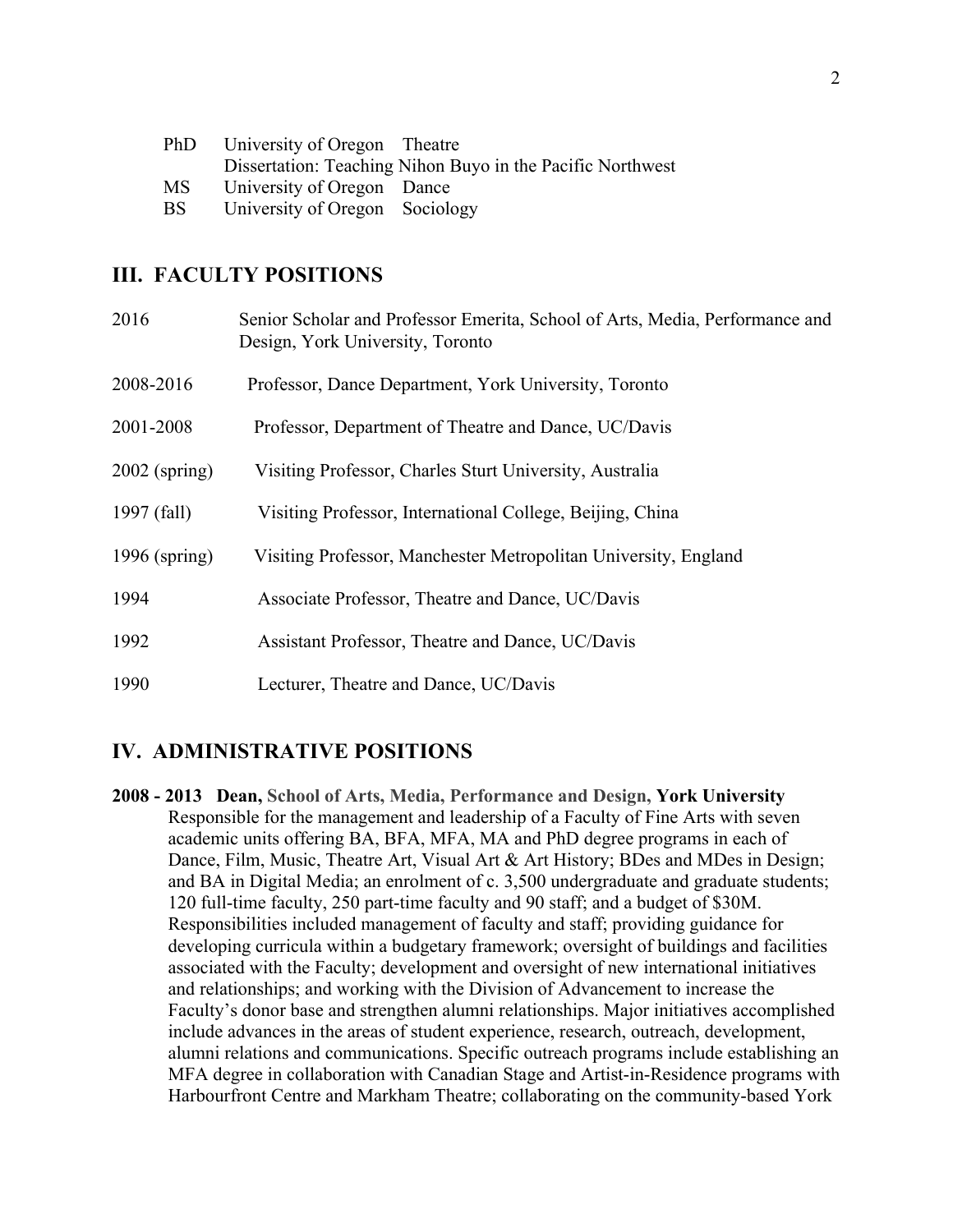Region Creativity Project of the York Region Arts Council; serving on community arts roundtables with the working group for the arts organized by the Greater Toronto CivicAction Alliance; helping evolve a joint research project with the Toronto Arts Council; and securing SSHRC support for and co-chairing of the international conference Staging Sustainability: Arts, Community, Culture, Environment (2011) stagingsustainability.com Worked to establish Sensorium: Center for Digital Arts and Technology http://sensorium.info.yorku.ca/

#### **2007-10 President, Congress on Research in Dance**

### **(Treasurer and member of the Executive Board since 2001)**

This is an international dance organization with 500 members that holds an annual conference as well as special conferences in Taiwan, Paris, Montreal. The organization also publishes *Dance Research Journal*.

#### **2005-06 Interim Executive Director, Mondavi Center, UC/Davis**

One of 20 largest performing venues on a university campus in the United States, the Mondavi Center has a budget of \$8 million, a staff of 47 and a production schedule that includes 66 productions a year including those of the Music and Theatre and Dance programs. My primary responsibility was administrative reorganization of the Mondavi Center as well as integration of artistic vision with the campus mission. The separate departments included business, publicity, programming, arts education, technology, development, audience and event services, and facilities. Major initiatives included expanded the relationship with the Globe Theatre in London, "The Creativity Project" which integrated the arts and sciences, and a new series titled "Provocations" which sought to bring conversations regarding the arts to the forefront of public discourse with such noted artists as Tony Kushner and critics such as Frank Rich.

#### **2001/05 Chair, Department of Theatre and Dance, UC/Davis**

The Department of Theatre and Dance offers an undergraduate BA, MFA programs in design, choreography, acting and directing, and a PhD in Performance Studies. The department is responsible for four internal performance venues and also produces productions in the Jackson and Studio Theatres of the Mondavi Center for a total of 15+ productions each year. As Chair, I was responsible for the administration, academic and performance missions of the Department and integration of this program with other Arts programs on the UC/Davis campus. Projects I guided to fruition included the hire of 10 new faculty, revision of the MFA and PhD degrees, the establishment of an internship program with Sacramento Theatre Company, an exchange with Manchester Metropolitan University, and a relationship with the Globe Theatre in London.

#### **V. FUNDED RESEARCH**

- 2010 Social Science and Humanities Conference Research Award (\$49,500)
- 2002 Fellowship, RISK Center, Charles Sturt University, Australia (\$10,000)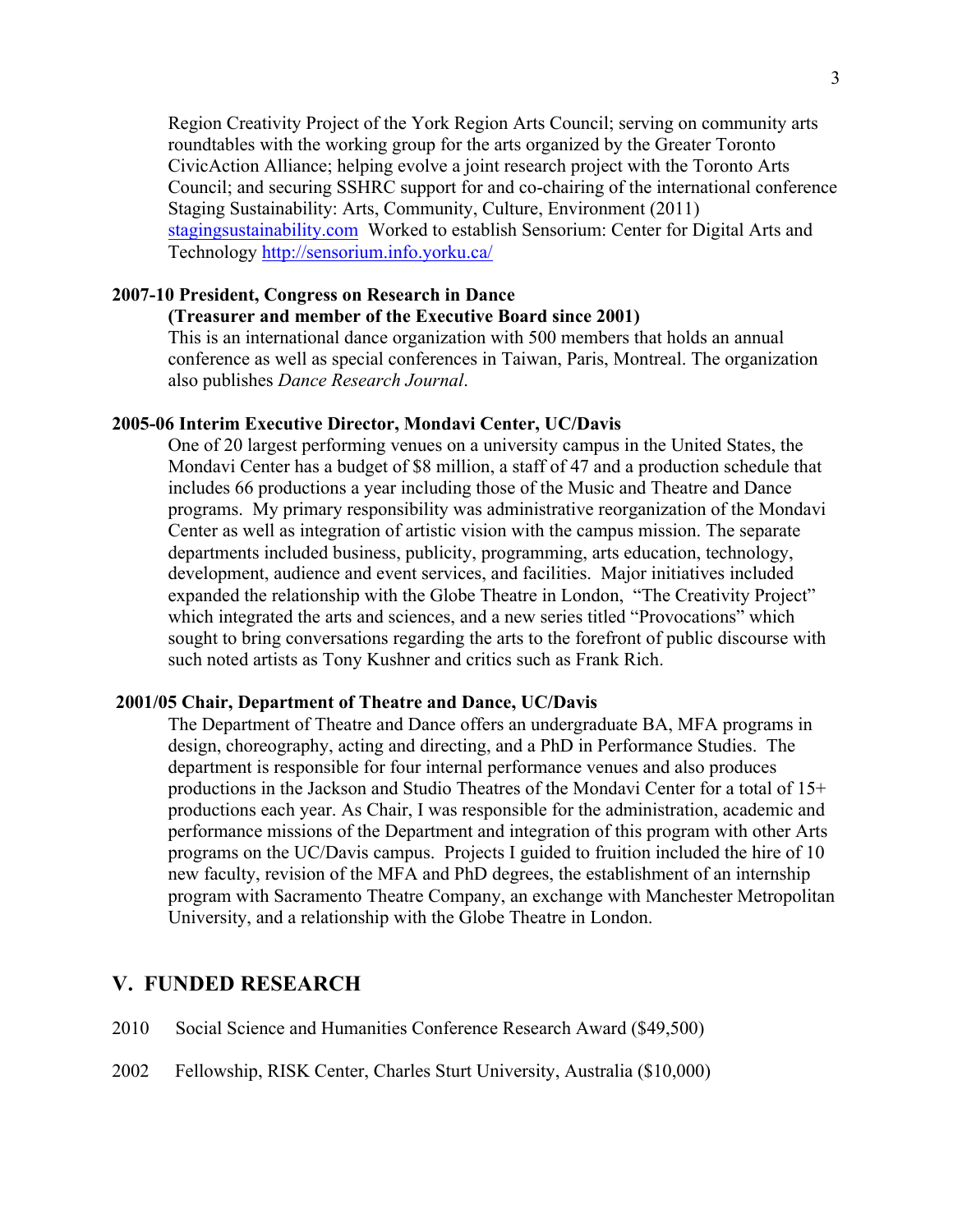- 2000 American Council for Learned Societies Contemplation Fellowship (\$9,500)
- 1999 Pacific Rim Planning Grant (\$6,500)
- 1999 Davis Humanities Fellowship (\$5,000)
- 1997 Digital Disc Instructional Improvement Grant (\$5,000)
- 1995 Video Development Grant, Teaching Resources Center and the Center for Global Partnership/Japan Foundation (\$25,000)
- 1992-2006 Faculty Research Grants, University of California/Davis (\$2,500)
- 1988 Travel Grant, International African Institute (\$5,000)
- 1988 Fieldwork Grant, Center for the Study of Women in Society, University of Oregon (\$5,500)
- 1985 Research Grant, Traditional Theatre Training Program, Kyoto, Japan (\$2,500)

# **VI. AWARDS**

- 2011 Dixie Durr Award for Outstanding Service to Dance Research from the Congress on Research in Dance
- 2008 Distinguished Alumni Award from the School of Music and Dance, University of Oregon

# **VII. PUBLICATIONS**

### **BOOKS/ SINGLE AUTHOR**

### 2016 **Belly Dance: Pilgrimage and Identity, (London: Palgrave Macmillan)**

Belly dance has, since its global introduction at world's fairs in France and United States at the end of the  $19<sup>th</sup>$  century, become a component of popular culture that is taught in studios, recreation centers and universities throughout the globe. Its students combine a diverse group of men and women who seek through the dance to explore their gender and identity. This book considers their explorations through 20<sup>th</sup> and 21<sup>st</sup> century frameworks of gender and related identity that are part of a transnational discourse.

### 2001 *Breathing, Movement, Exploration***, (New York: Applause)**

This book combines eastern and western philosophies of the body to create a visceral awareness of the performance process. As such, it integrates the writings of western theorists such as Laban, Bartenieff, Stanislavski, Feldenkrais and Alexander with Asian conceptions of the body associated with Zen and Taoist metaphysics.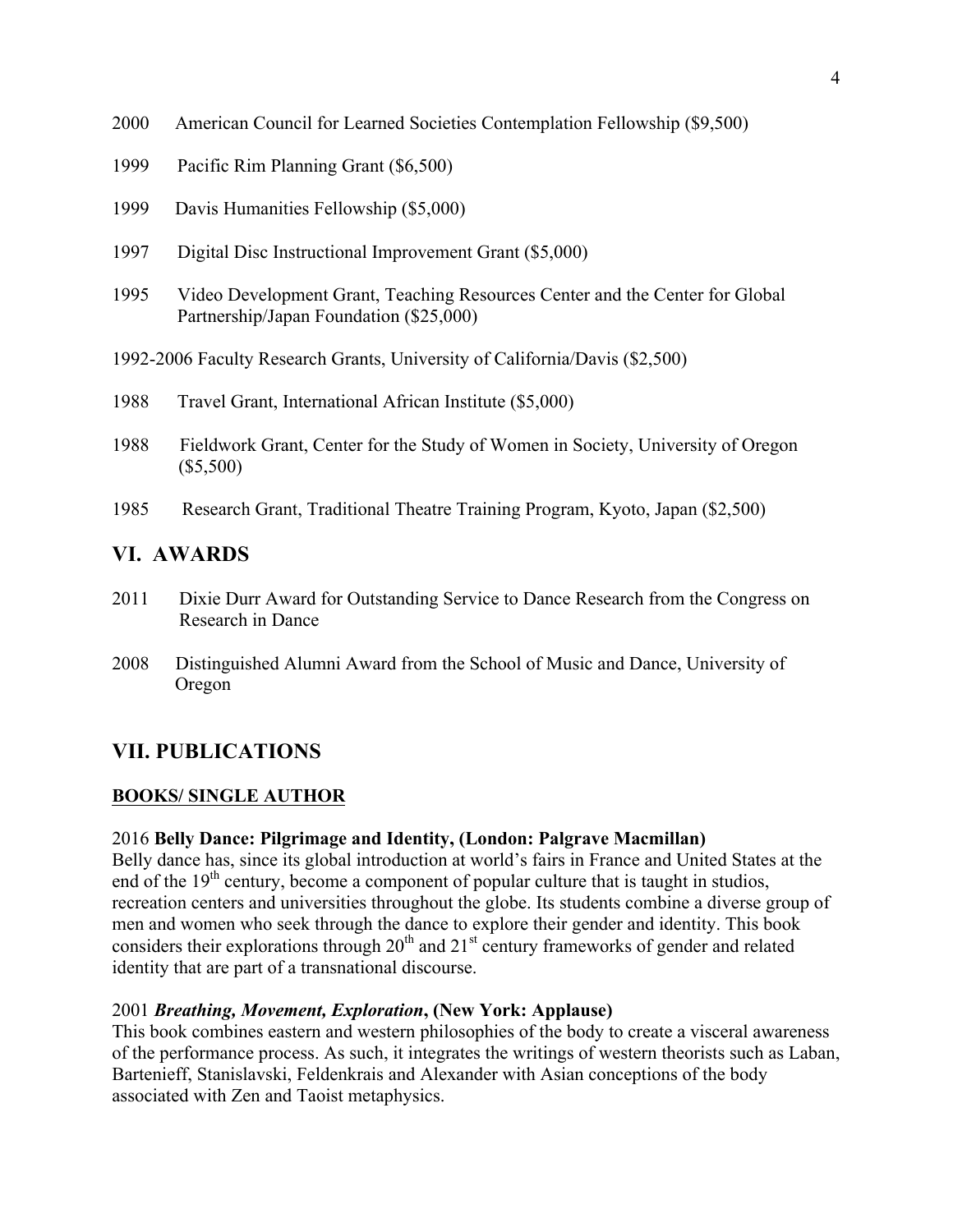### 1993 *Teaching Personality with Gracefulness: Transmission of Japanese Cultural Values Through Traditional Dance Theatre***, (Maryland: University Press of America)**

This ethnography includes both a description and a discussion of the methods used by Kanriye Fujima, a member of the Fujima school of Japan, to teach "Nihon Buyo" to primarily Japanese-Americans in three Pacific Northwest communities. The book provides an explanation of her teaching processes and contexts of performances. Incorporating the themes and images associated with the pieces, the manuscript also discusses Fujima's vital role in the maintenance of specific Japanese cultural values.

# **BOOK/JOINT AUTHOR**

2017 *Movement On Stage and Off* **with Robert Barton (London: Routledge Press)** This book combines the theories of Stanislavski with an approach to movement training that takes an actor from an awareness of their body's structure, to the development of a physical imagination and application of this knowledge to the development of a character and the embodiment of a text.

# **BOOKS/EDITOR**

2019 **HerStories Eds. Amanda Williamson and Barbara Sellers-Young (London: Intellect Press)** Soulful and spiritual research in Dance Studies: bodily inscription, self-narrative and auto-ethnography' will offer readers an intricate text written by women that celebrates and reveals the impact of researching spirituality in and of dance through a variety of embodied 'selfnarratives'. This book is centered on an argument that research by women about their spirituality in and of dance, can and needs to be rigorously self-reflexive, in order to situate how spiritual knowledge, experience and cultural practices are shaped by personal, gendered, cultural, historical and sociological contextual influences. This particular standpoint contrasts and provides an antidote to popular essentialist universalist approaches which tend to align women with dance and spirituality (often unwittingly) without attention to the complexity of political details unearthed through research into situated and culturally lived and inscribed knowledge.

2018 *Narrative in Performance* **Eds. Barbara Sellers-Young and Jade Rosina McCutcheon (London: Palgrave Macmillian).** The foundations of dance and theatre are narrative and the body. Throughout history and across the globe, theatre and dance - narration and the body - have been intertwined in the performative revelation of individual identity, community and nation. Each has been a part of popular entertainment, validation of and or challenge to, civic authority and political systems, evolution of the aesthetic imagery of the staged body, and explorations of the relationship between technology and the body. Sixteen authors from Australia, New Zealand, United States, Canada and Europe write about circus, musical theatre, activist theatre, dance theatre, narrative dance, dance and technology and bio performance. The chapters in this volume are diverse in their material and discuss the following issues through the nature of narrative and the body in artistic practice highlighting ideas of personal agency and community empowerment revolutionizing the performance spaces of theatre and dance**.** These issues include**:** narrative representations of the female in Asian dance drama, trance possession ritual as narrative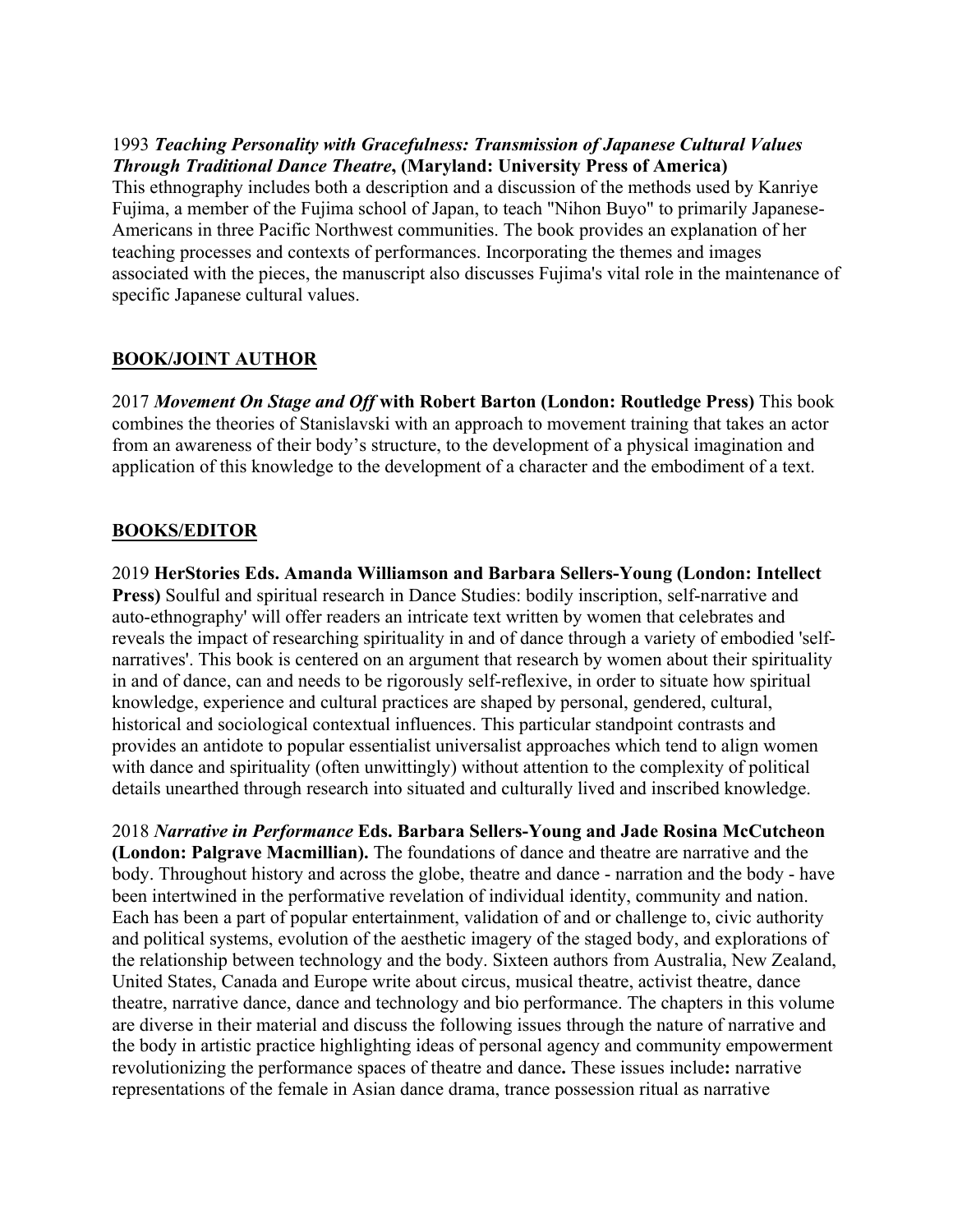metaphor that engages dramatic means of theatre and dance to embody the complex dynamics of life, ethnic heritage, metaphoric landscape of narrative, gender and identity, social power, online video games as a landscape for the production, interpretation and contestation of meaning and finally, the blurring of body and technology in the creation of movement.

2016 *Handbook of Dance and Ethnicity* **Eds, Anthony Shay and Barbara Sellers-Young. (London Oxford Press).** This compilation of 31essays from scholars throughout the globe examines the relationship between ethnicity as a signifier of identity and the dances associated with an ethnic designation. As such, it incorporates the critiques of previous designations of dance as folk, classical, etc. in favor of a more nuanced and complex view of ethnicity as at the intersection of race, gender, nation and life style.

2013 *Belly Dance Around the World: New Communities, Performance and Identity,* **Eds. Barbara Sellers-Young and Caitlin McDonald. (North Carolina: McFarland & Co.)** This edition of essays written by scholars in India, Australia, New Zealand, England, Egypt, Canada and United States considers the globalization of a solo form of community dance from the North Africa and the Middle East and the various interpretations of it in rural and urban environments.

### 2013 *Embodied Consciousness: Performance Technologies***, Eds. Jade Rosina McCutcheon and Barbara Sellers-Young**, (**New York: Palgrave Macmillan)**

This volume of essays combines research from neuroscience, consciousness studies, performer training systems, modes of creating a staged narrative, Asian aesthetics, and post-modern theories of performance in an examination of the relationship between consciousness and performance. Written by actors, directors, dancers, historians and theorists, the essays participate in the paradigm shift in the humanities and the arts from the textual to the performative.

### 2005 *Belly Dance: Orientalism, Transnationalism and Harem Fantasy***, Eds. with Anthony Shay and Barbara Sellers-Young (California: Mazda Publications)**

For over a century belly dance has had enormous popularity, and by the 1970s and 1980s in the wake of the feminist movement, over a million women in the United States and many more thousands in Western Europe became devotees of this folk form. This set of essays presents an overview of solo improvised dance in the Middle East and in the West and provides insights into the continuance of orientalism within the global imagination and related issues of performance and identity.

### **BOOK CHAPTERS**

2019 "Three Somatic Processes: Exploration, Breath, Imagery," *Somatic Voices*, Edited by Christina Kapadocha, Routledge Press, chapter 1.

2019 "Dancing Through Myself: Memory, Identity and Spirituality," *HerStories: Soulful and Spiritual Research in Dance Studies: bodily inscription, self-narrative and auto-ethnography*. Edited Amanda Williamson and Barbara Sellers-Young, Intellect Press, chapter 14.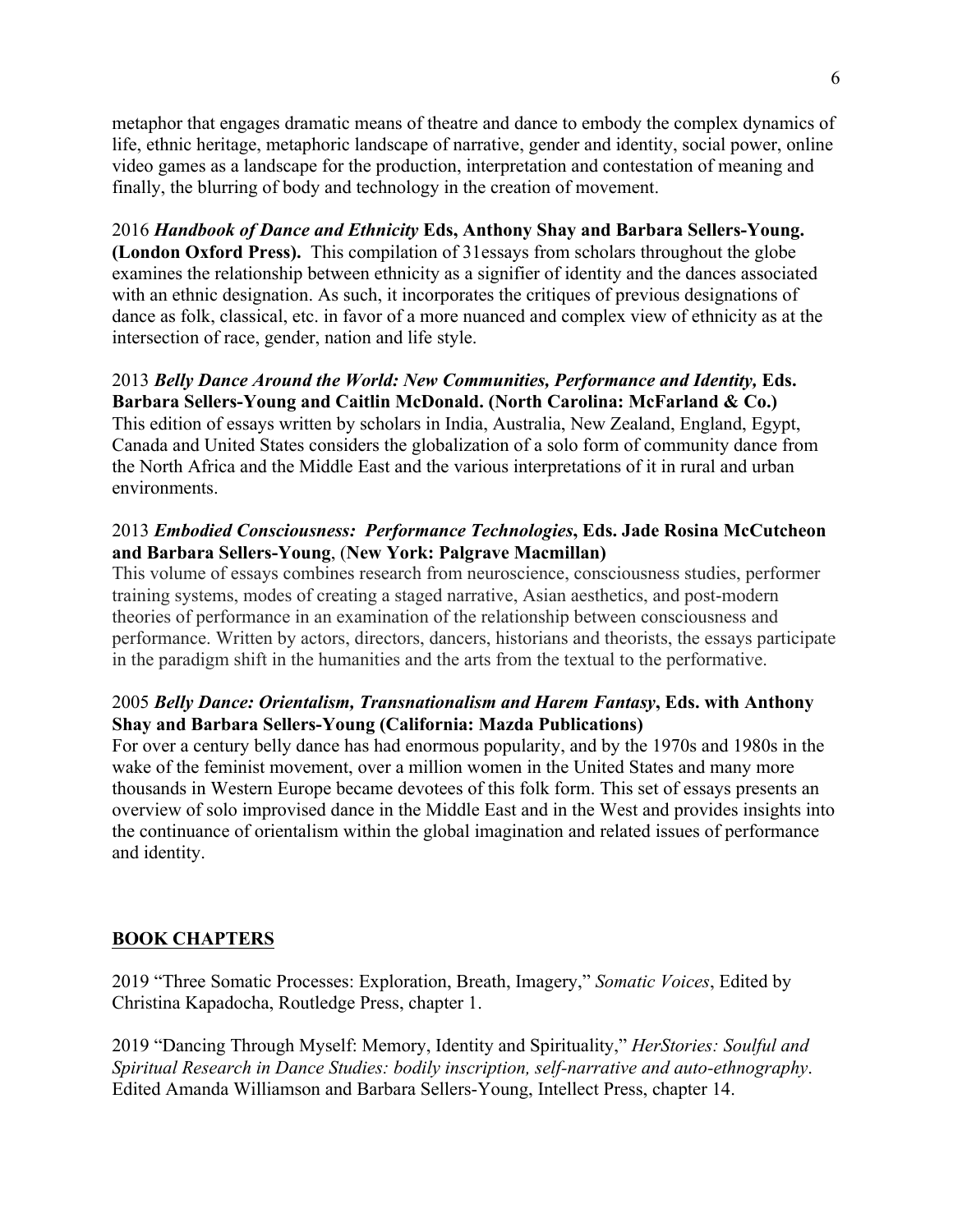2019 "Improvising Happiness: Belly Dance's Evolution through Improvisation", Handbook of Dance and Improvisation, Edited Vita Mideglow, Oxford University Press, chapter 27.

2018 "The Zar: Enactment of Social Drama in the Southern Sudan," *Narrative in Performance*, London: Palgrave Macmillan.

2016 "Men and the Happiness Dance," *The Oxford Handbook of Dance and Ethnicity* Edited by Anthony Shay and Barbara Sellers-Young, England: Oxford Press.

2014 "Pedagogy, Technology and Consciousness: Learning to Dance with our Senses," *Belly Dance Reader 2,* Edited Lynette Harris, California: Creative Space, 239-235.

2013 "The Interplay of Dance and the Imagined Possibilities of Identity", *Belly Dance Around the World: New Communities, Performance and Identity,* North Carolina: McFarland Press 3-16.

2013 "Stillness in Motion – Motion in Stillness: Contemplative Practice and the Performing Arts", *Embodied Consciousness* – *Performance Technologies*, New York: Palgrave, 75-90.

2010 "Breath, Perception, and Action: The Body and Critical Thinking." *Performing Consciousness*. ed. Per Brask and Daniel Myer-Dinkgrafe, Newcastle: Cambridge Scholars Press, 63-73.

2009 "Ibrahim Farrah: Dancer, Teacher, Choreographer, Publisher," *When Men Dance*, ed. Jennifer Fisher and Anthony Shay, London: Oxford Press, 355-374.

2006 "Dance, Digital Communities and Ethnographic Research," *Dance and Community,* New York: CORD, 244-252.

2005 "Body, Image, Identity: American Tribal Belly Dance," *Belly Dance: Orientalism, Transnationalism, and Harem Fantasy*, California: Mazda Press, 277-303.

2000 "One Pointed Mind: Japanese Influence on Contemporary Actor Training in the United States," *Japanese Theatre in its International Context,* ed. Samuel Leiter and Stanca Scholz-Ciona, Netherlands: Brill of Leiden, 2000: 397-409.

1991 "The Zar: Women's Theatre in the Southern Sudan, "*Women's Medicine: Zar Cult in Africa and Beyond*, ed. by Ioan Lewis, Edinburgh: Edinburgh University Press, 1991: 156-164.

# **JOURNAL ARTICLES (Peer reviewed, single author)**

2018 "Image, imagination and the social imaginary: Solo improvisational dances of North Africa and the Middle East," *Dance, Movement & Spiritualities* 5/1, 7-31.

2015 "Masculine or Feminine—Ancient or Contemporary: Raqs Sharki and a World of Converged Images," *World of Music* (Special Issue Music, Movement and Masculinities), Winter 3/2, 123-141.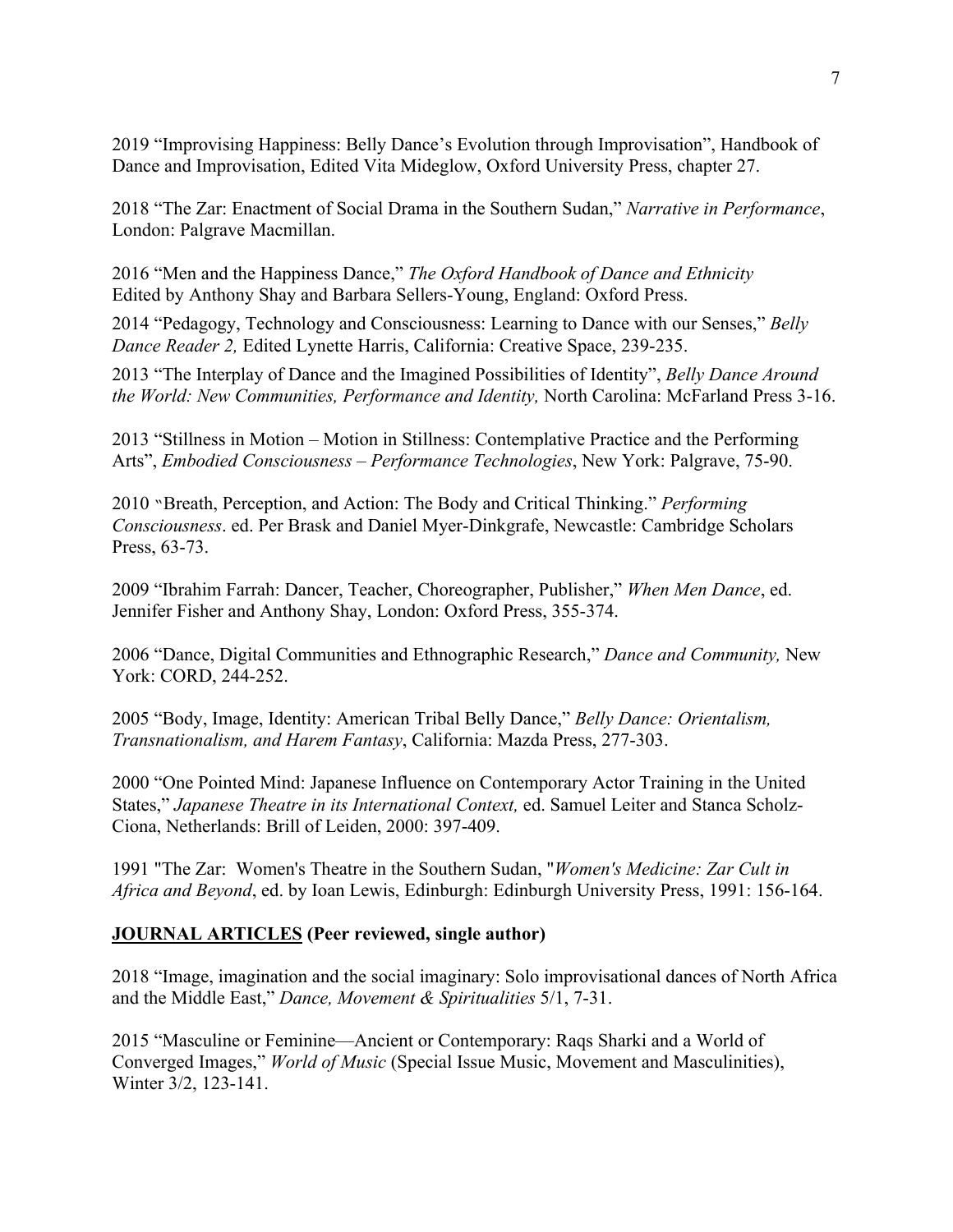2015 "Edward Said, Tahia Carioca: Performing from a Place of Exile or a Place of Home, *The International Journal of Arts Theory and History*, 9/2, 9-17.

2014 "Spirituality and Dance Pedagogy: Professorial Reflections" with Daniel Meyer-Dinkgrafe *Journal of Dance, Movement and Spiritualities*, Fall 1/2, 241-250.

2011 "The Arts, Artistic Process and the Community," *International Journal of Arts in Society*, 6/2011, 1-10.

2009 "The Value of Arts in Higher Education," *International Journal of Arts in Society* 4/2, 196- 227.

2008 "Consciousness, Contemplation and the Academy," *Consciousness*, *Literature and the Arts*, 9/1 (April) 1-15.

2008 "Dance, Mimesis and the Conscious Body," *Performance: Before, During and After*, Sydney: University of Sydney, 1-12.

2006 "Appropriation or Just Plain Fun: Belly Up From Cairo to Los Vegas," *Journal of International Diversity,* 5/6, 35-50.

2004 "Morocco: A Life in Dance," *Habibi* 20/2 (Summer 2004) 38-50.

2003 "Belly Dance: Representation, Orientalism, and Harem Fantasy," with Anthony Shay, *Dance Research Journal* 35/1 (Summer 2003) 13-37.

2002 "Breath, Perception, and Action: The Body and Critical Thinking," *Consciousness, Literature, and the Arts,"* 3/2 (August 2002) 1-15.

2002 "'nostalgia or newness': Nihon Buyo in the United States," *Women and Performance* 12/1(Spring 2002) 135-150.

1999 "Technique and the Embodied Actor," *Theatre Research International* 24/1 (Spring 199) 89-102.

1998 "Somatic Processes: Convergence of Theory and Practice," *Theatre Topics* 8/2 (September 1998) 173-187.

1993 "Incorporating Japanese Folk Dance into the Performing and Training of Nihon Buyo Students in the United States," Tokyo: *JADE Conference Proceedings*, (August 1993) 385-394.

1992 "Raks el Sharki: Transculturation of a Performance Form," *Journal of Popular Culture* XXVI (Fall 1992) 141-152.

1992 "Kanriye Fujima and her Adaptation of the Iemoto System in the United States," *Asian*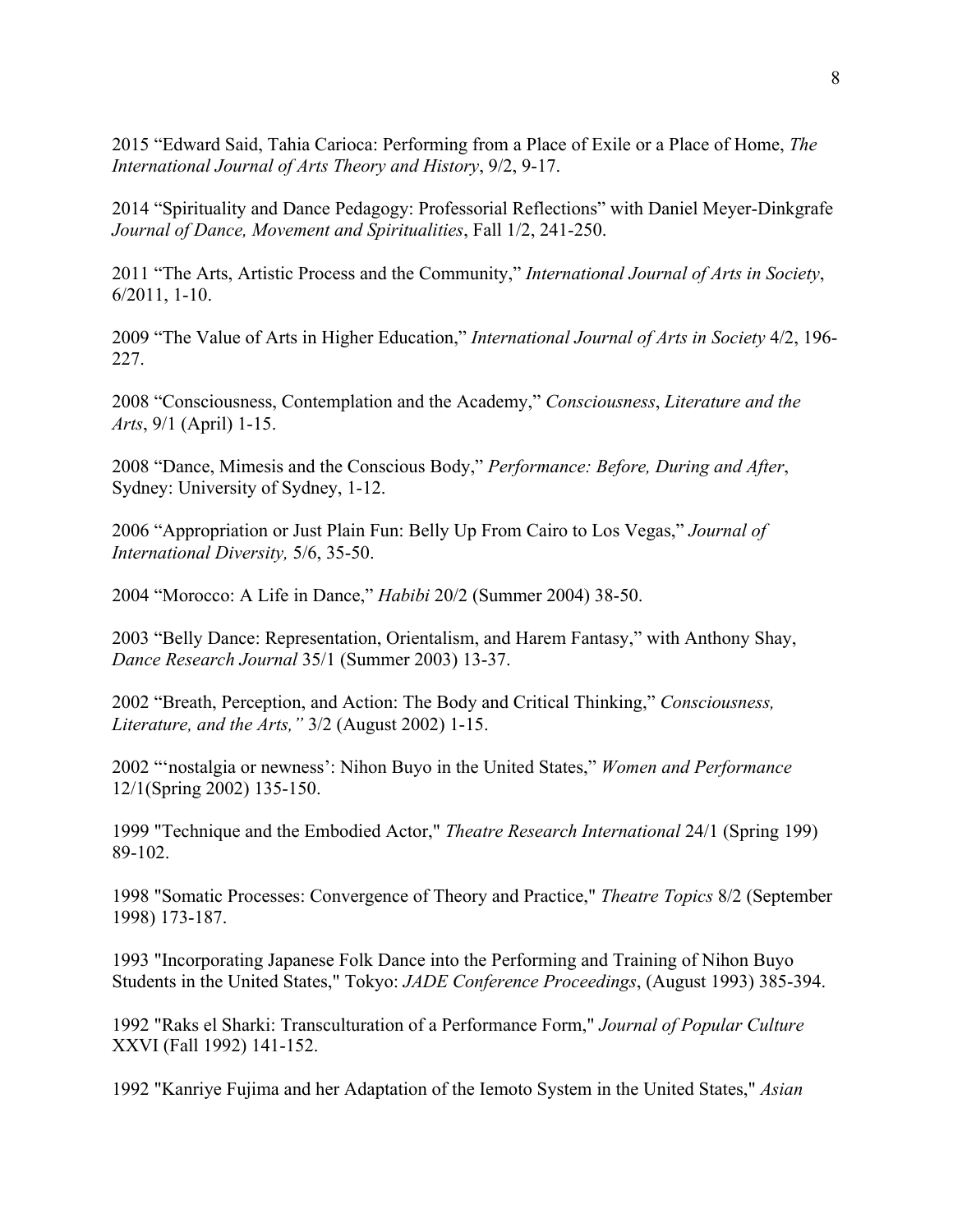*Theatre Journal* IX (Spring 1992) 71-84.

1992 "Kanriye Fujima: Teaching Personality with Gracefulness," *Journal of Ethnic Studies* XIX (Winter 1992) 5-14.

1987 "Social Structure: An Azande Example," *Congress on Research in Dance Annual* XVI (1987) 5-17.

1986 "The Exoteric/Esoteric Dimension and Changing Traditions in an Arab Community in Oregon," *Northwest Folklore* IV (Winter-Spring 1986) 18-28.

1983 "A Personal Encounter with a Zar Ritual in Southern Sudan," *Arabesque* VIII (September-October 1983) 4-6.

1982 "Shadows and Songs: Glimpses into the Gypsy World," *Arabesque* VII (January-February 1982) 4-6.

### **MEDIA DOCUMENTARIES**

2001 *Morocco: A Life*, Audio Tape for the New York Public Library Dance Collection.

1997 *Shi No Bara: A Cross-Cultural Experiment*, Creative Communication Services.

1995 *Crossing Boundaries: Ron Ortman and Balinese Dance Theatre*, Sacramento Cable Television (Finalist in Western Cable Awards in Educational Category).

# **BOOK REVIEWS**

2010 Hanyagi Chio, *Fundamental of Japanese Dance: Kabuki Dance*, *Asian Theatre Journal,*  (Spring) 27/1, 192-194.

2009 F. Emmanuelle Chaulet. *A Balancing Act: The Development of Energize! A Holistic Approach to Acting*. *Theatre Topics* (September), 19/2, 221.

2008 Tomie Hahn, *Sensational Knowledge: Embodying Culture Through Japanese Dance*, *Asian Theatre Journal* (Spring), 25/1, 88-89.

2007 Anya Peterson Royce, *Anthropology of the Performing Arts: Artistry, Virtuosity, and Interpretation in a Cross-Cultural Perspective*, *Dance Research Journal*, (Winter) 39/2, 101- 102.

2006 Claire Conceison, *Significant Other: Staging the American in China*, *Theatre Journal,*  (December) 58/4, 721-722.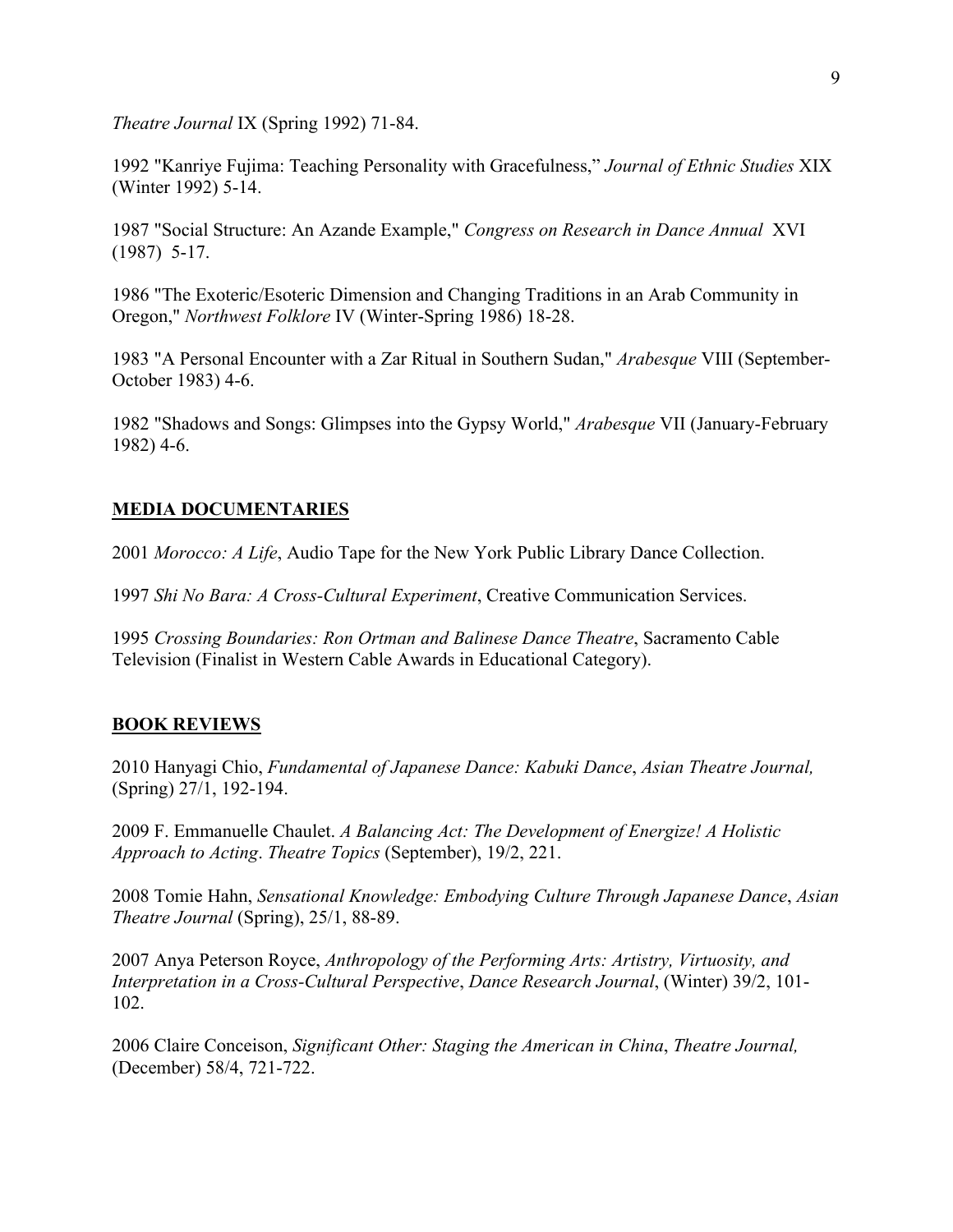2004 David E. R. George, *Buddhism as/in Asian Performance: Analysis of Meditation and Theatrical Practice* (e-book) *Asian Theatre Journal* XXI (Fall) 230.

2003 Peggy Hackney, *Making Connections: Total Body Integration through Bartenieff Fundamentals, Essays in Voice and Speech*, Applause Books: New York, 312.

2001 Rustom Bharucha, *The Politics of Cultural Practice: Thinking Through Theatre in an Age of Globalization*, *Asian Theatre Journal* XVIII (Fall) 274-275.

2001 David George, *Buddhism/as in Performance*, *Asian Theatre Journal* XVIII (Spring) 116- 117.

# **VIII. INVITED PRESENTATIONS AND CONFERENCE PAPERS**

- 2016 "Wandering Deer Trails," CORD/SDHS Conference, Ponoma, California
- 2015 "Dance Ethnography: Then and Now," Dance Heritage/Popular Culture Association Conference, New Orleans, March.
- 2013 "Said and Carioca: Orientalism, Belly Dance and Egypt," Congress on Research and Society of Dance History Scholars Joint Conference, November.
- 2013 "Edward Said and Tahia Carioca: Performing from a Place of Exile or a Place of Home," International Conference on Arts and Society, Budapest, Hungary, June.
- 2013 "Masculine or Feminine—Ancient or Contemporary: Raqs Sharki and a world of converged images,"a Dance Heritage/Popular Culture Conference, Washington DC, March.
- 2012 "Collaboration, Engagement and the University," Arts Exposed Conference, York Regional Arts Council, November.
- 2012 "Moving Communities: the Globalization of Belly Dance," International Conference for Arts and Society, Liverpool, July.
- 2011 "State of Dance Studies," Congress on Research in Dance, Philadelphia, November.
- 2011 "Recruiting, Supporting and Working with International Students," International Council of Fine Arts Deans, Washington DC, October
- 2011 "Dance and Toronto's Cultural Mosaic," Sharing Rich Traditions, Toronto, May.
- 2011 "A New Narrative for the Arts," International Conference for Arts and Society, Berlin,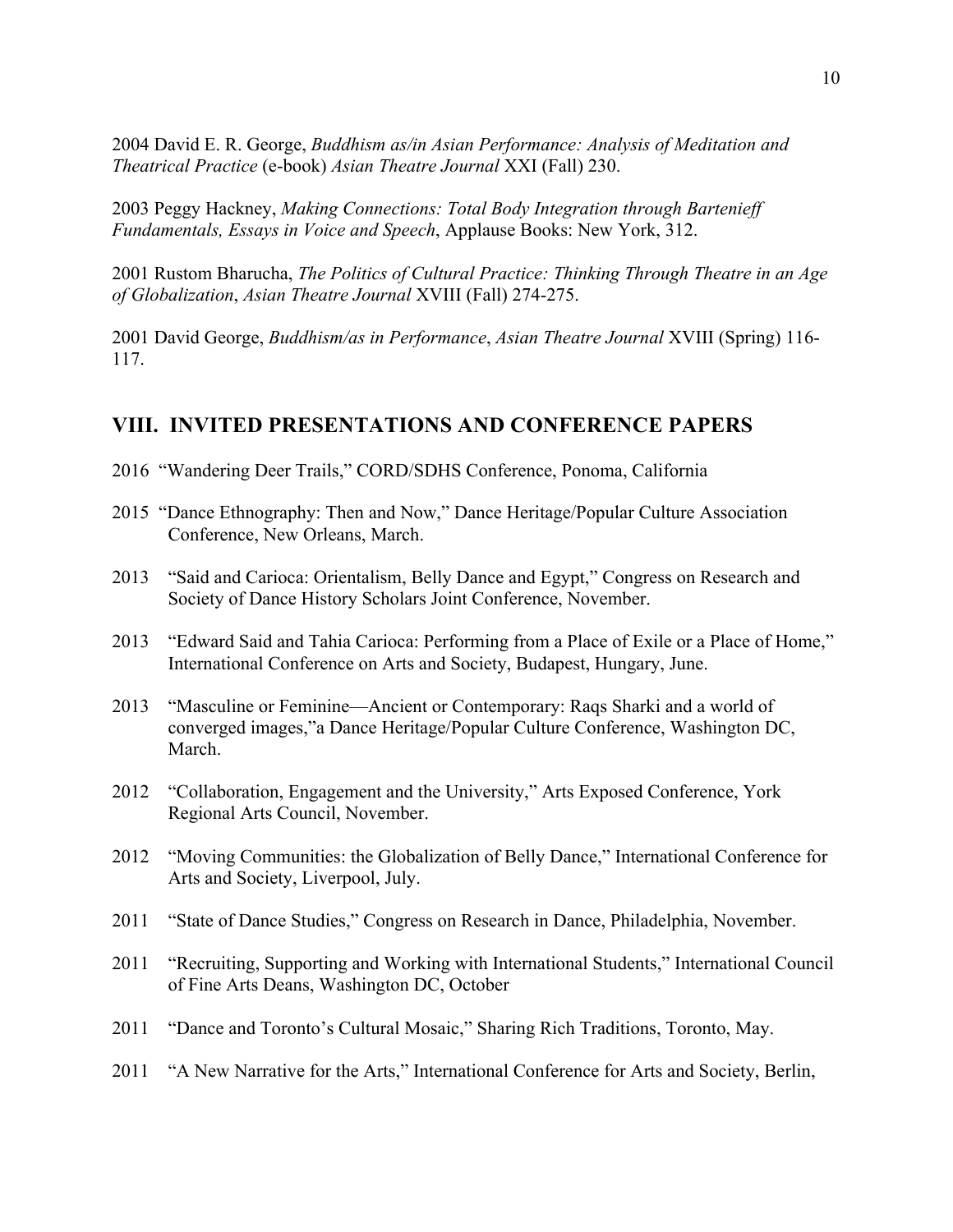May.

- 2011 "Arts, Artist and Community," Arts Exposed Conference, York Regional Arts Council, April.
- 2010 "Transnational Initiatives: Thinking Out/Inside the Box," International Council of Fine Arts Deans, Sarasota Springs, Florida, October.
- 2010 "Globalization and Identity," organized panel for IBBC International Dance Conference with presenters from England, Canada and New Zealand, Toronto, April.
- 2010 "Generational Divides: the Iemoto System in America," Association of Asian Studies, Philadelphia, March.
- 2010 "Men and the Happiness Dance," Selma Odom Lecture, York University, Toronto.
- 2009 "The Value of Arts in Higher Education," International Conference on Arts and Society. Venice, Italy, July.
- 2009 "Neuroplasticity and Performance," International Federation of Theatre Research, Lisbon, July.
- 2009 "Contemplation, Consciousness and Pedagogy," Across the Threshold Conference, Duke University, March.
- 2009 "A Liberal Arts Education: Is it still relevant?" College of Letters and Science, Southern Oregon University, March.
- 2008 "Interculturalism, Transnationalism and the Body," Beijing Forum, November
- 2008 "Creativity, Arts and Education," Peking Symposium, Beijing, November.
- 2008 "Fujinami-kai: Fifty Years of Japanese Dance in America," International Federation of Theatre Research, Seoul, Korea, July.
- 2008 "Embodiment and Performance," Cecil College, Maryland, March.
- 2007 "Ibrahim Farrah and the Happiness Dance," Choreographies of Migration, Congress on Research in Dance Conference, New York, November.
- 2007 "Contemplation, Consciousness and the Academy," Consciousness and the Arts, Wales, May.
- 2007 "Authenticity and Identity," IBC Dance Conference, Toronto, April.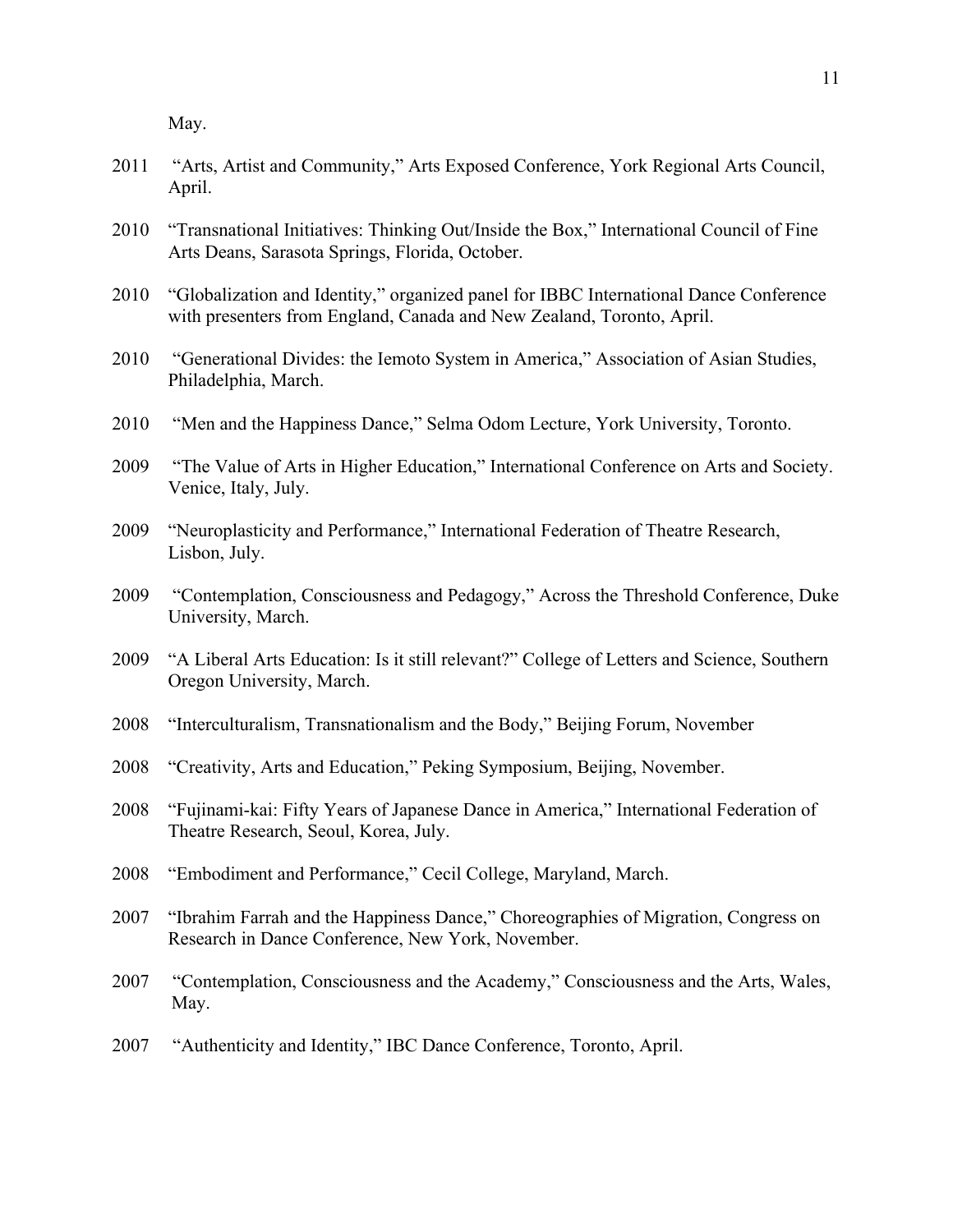2006 "Identity, Corporeality, and Ethnographic Perspective," Congress on Research in Dance Conference, Arizona State University, November. 2006 "Dance, Mimesis and the Conscious Body," International Federation of Theatre Research, Helsinki, Finland, August. 2006 "Lived Experience, Memory, Imagination and the Conscious Body," Australia Asian Drama Conference, Sydney Australia, July. 2006 "Contemplative Practice, Neutral and the Actor's Body," Conference on Contemplative Practice and the Arts, Boulder, Colorado, February. 2005 "Appropriation or Just Plain Fun: Belly Up from Cairo to Las Vegas," Diversity Symposium: Women, Diversity and Human Rights, Melbourne, Australia, December. 2005 "Edward Said and Tahia Carioca: Citizen Artist in Exile and at Home," International Federation of Theatre Research, Washington DC, July. 2005 "Internal Energy and the Actor," International Federation of Theatre Research, Washington DC, July. 2005 "Dance, Digital Communities, and Ethnographic Research," Congress on Research in Dance, Florida State University, March. 2004 "From the Margins to the Mainstream: Superstars of Bellydance," American Society for Theater Research, Las Vegas, November. 2004 "Whose Body is this Anyway?: Women, Dance and Popular Culture," International Dance Conference, Taipei, August. 2004 "Breath, Thought, and Action: Wu Chi and Actor Training," International Federation of Theatre Conference, St. Petersburg, Russia, May. 2003 "Reflections on Orientalism: Edward Said, Tahia Carioca and the Global Imagination, "Congress on Research in Dance, New York, August. 2003 "Feel, Fuse and Act," American Theatre in Higher Education, New York, August. 2003 "Wu Chi and the Actor," Contemplative Practice Fellowship Meeting, Fetzer Institute, Michigan, June. 2002 "American Tribal: Site of Desire and Contradiction," International Federation of Research Conference, Amsterdam, July. 2002 "American Tribal: Body, Image, Community," Undisciplined Bodies Conference,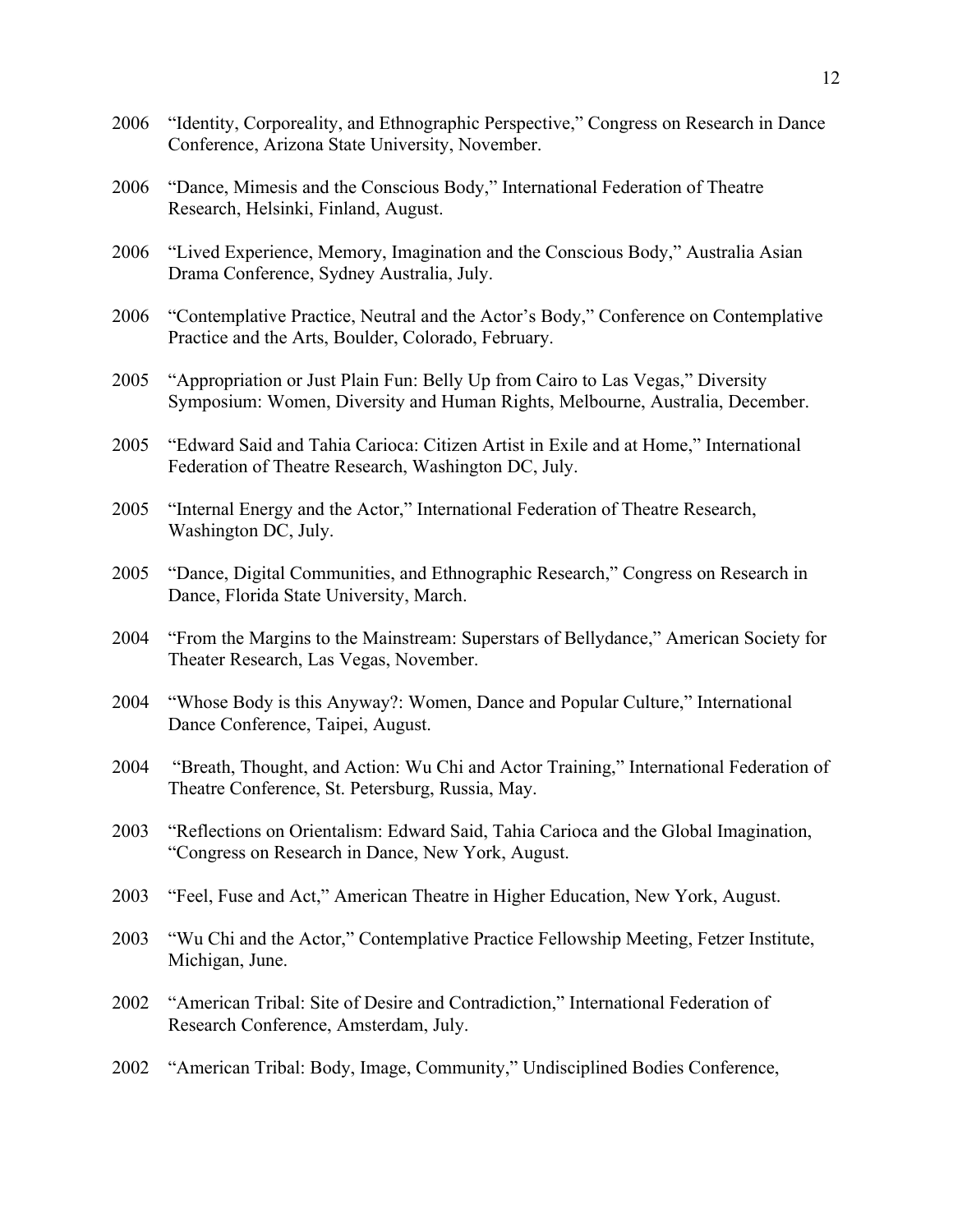University of California/Davis, April.

- 2002 "Cultural Icon–Harem Fantasy," RISK Center, Charles Sturt University, May.
- 2002 "Acting Viewpoints: Ways into Physical Character," Charles Sturt University, Australia (Bathurst and Wollongong Campuses) April/May.
- 2001 "Breath: Linking Body and Voice with Class, Rehearsal, and Performance," (with Elizabeth Carlin-Metz and Robert Barton) American Theatre in Higher Education, August.
- 2001 "Intercultural Translations: Nihon Buyo and American Actor Training," Kyoto Art Center, Kyoto, Japan, July.
- 2001 "Looking East Finding West: The Actor, Interculturalism and the Body," International Symposium: Japanese in the 21<sup>st</sup> Century, Edinburgh, and the International Federation of Theatre Research, Sydney, July.
- 2001 "Not Just Relaxation: Using Wuji and Taiji in Actor Training," International Federation of Theatre Research, Sydney, July.
- 2000 "Cyberspace and the Dancing Body," American Society for Theatre Research, New York.
- 2000 "Dance, Improvisation and the Body," Oral History Conference, North Carolina, October.
- 2000 "Body, Type, Image: Projection, Consumption, Identity," Dancing in the Millennium, Washington DC, July.
- 2000 "American Tribal: Contradictions and Continuities," The Female Principle Conference, University of Texas/Arlington, March.
- 1999 "Cultural Icon Harem Fantasy," Congress on Research in Dance Conference, Pomona, California, December.
- 1999 "Exploration, Breath and Imagery: A Unifying Framework for Movement Training," American Theatre in Higher Education, Toronto, Canada, July.
- 1999 "Ethnic and Hybrid: Dance and the Cultural Image," Keynote Speech, ICHPERD World Congress, Cairo, Egypt, July.
- 1998 " One Pointed Mind", Symposium on Japan and the International Stage, Munich Germany.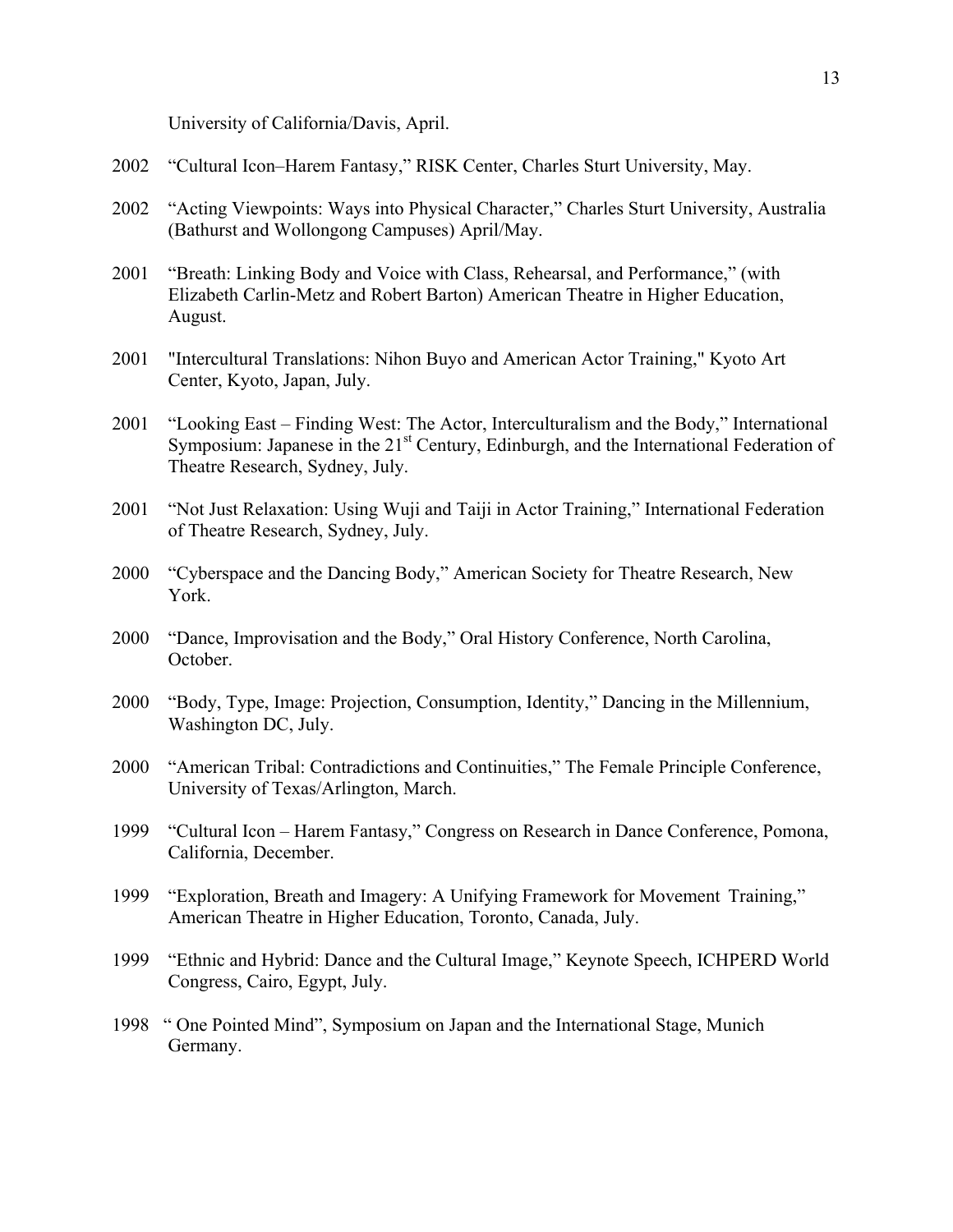- 1998 "Belly Dancing: Symbol of the Mother Goddess, Ethnic Dance or New Age Phenomena," American Society for Theatre Research, Washington DC, November.
- 1998 "Gypsy, Mensa, Oriental Dancer: Will the Real Morocco Please Stand-Up," Congress on Research in Dance Conference, Columbus, Ohio, November.
- 1998 "Initiating Transformation: A Dialogue Among Movement Educators," American Theatre in Higher Education Conference, August.
- 1998 Presented "Sorry I Never Liked to Polka: A Gaijin Studies Nihon Buyo" and organized a series of Three Nihon Buyo Panels: "Nihon Buyo Workshop"; "Nihon Buyo: Form, Performance, Self and Desire," and "Nihon Buyo: Structure and Performance." American Theatre in Higher Education Conference, San Antonio, Texas, August.
- 1998 "Feel, Fuse and Follow: A Kinesthetic Mode of Inquiry," International Federation of Theatre Research," Canterbury, England, July.
- 1998 Becoming a Natori: Ethnicity, Performance and Identity," Australia Asia Drama Conference, Auckland, New Zealand, June.
- 1997 "Shi No Bara: A Transnational Dialogue," International Federation of Theatre Research, Puebla, Mexico, July.
- 1997 "Self and Text," Women and Text Conference, Leeds, England, July.
- 1996 "Boundaries, Borders and Negotiations: The Plastic Rose Project," American Theatre in Higher Education, New York, August.
- 1996 "The Mutable Body: The Case of Ron Ortman," Congress on Research in Dance Conference, North Carolina, November.
- 1996 "Laban and Performance," Manchester Metropolitan University, April.
- 1995 "Keeping the Lines of Communication Open: Achieving Tenure As a Movement Specialist," American Theatre Higher Education Conference, San Francisco, August.
- 1995 "Breaking Barriers: Creating a Unified Directing Team,"(with Elizabeth Carlin and Peter Lichtenfels), American Theatre in Higher Education Conference, San Francisco, August.
- 1995 "A Compendium of Classroom and Rehearsal Exercises for the Actor," (with Dede Corvinus, Denise Gabriel and Mandy Rees), American Theatre in Higher Education Conference, San Francisco, August
- 1995 "Mask, Archetype and Identity," Knox College, March.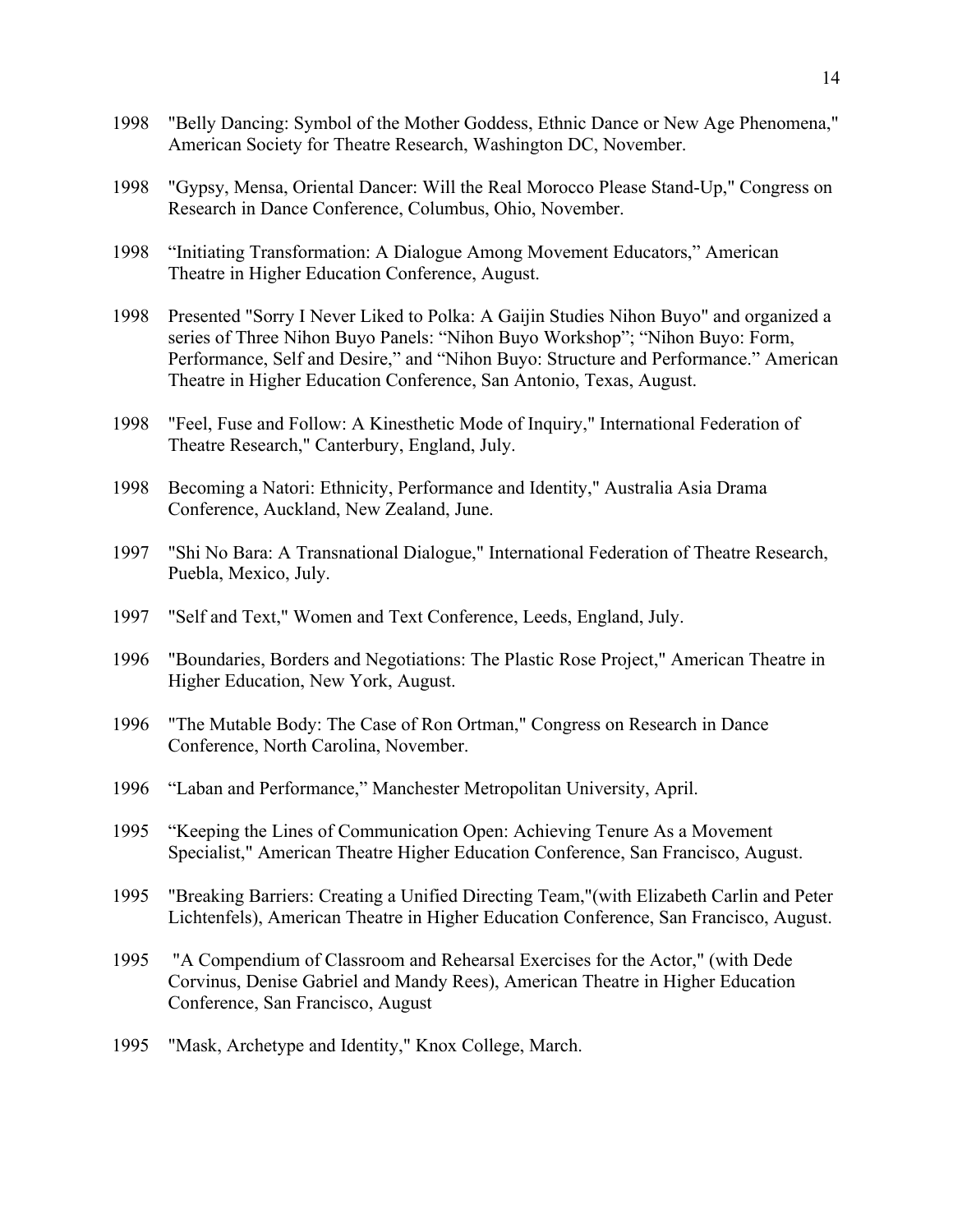- 1995 "Embodying Shifting Frames of Somatic Reference," International Federation of Theatre Research, Montreal, June.
- 1995 "Subtle Energy and Laban: A Multi-layered Approach to Training Actors," (with Tom Whitaker), American Theatre in Higher Education Conference, Chicago, July.
- 1993 "The Use of Folk Dance in the Training of Dancers in Nihon Buyo in the United States," JADE Conference, Tokyo, Japan, August.
- 1991 "Mythic Acting," (with Patrice Eagleston and JenniferMartin) American Theatre in Higher Education Conference, Seattle, July.
- 1991 "Theatre in the United States," Presentation for the Pratibha Society of Kathmandu, Nepal, December.
- 1990 "Stimulating the Style Imagination," (with Robert Barton and Annie McGregor), American Theatre in Higher Education Conference, Chicago, July.
- 1988 "Women and Theatre," American College Dance Festival, University of Oregon, Eugene, Oregon, March.
- 1988 "The Zar: Women's Community Dance Drama in Yambio,Sudan," Invited paper for the International Conference on the Zar in Khartoum, Sudan sponsored jointly by the Institute for African and Asian Studies (London),Traditional Medicine Research Institute (Khartoum) and International African Institute (London), Khartoum, Sudan, January.
- 1987 "Theatrical Aspects of the Zar," American Anthropological Association Annual Meeting, Chicago, November.
- 1985 "Raks-el Sharki: The Transcutluration of a Folk Form: from Village to Theatre," Congress on Research in Dance Conference, Hartford, Connecticut, November.
- 1983 "The Zande Pumbo: Social Change and Structural Change," Congress on Research in Dance Conference, Salt Lake City, November.

# **IX. PRODUCTIONS/PERFORMANCES**

### **MOVEMENT DIRECTOR/CHOREOGRAPHER (Selected)**

- 1997 *In The Moon's Shadow*, Main Theatre, UC/Davis, California and Studio Theatre, University of California, Santa Cruz Spring.
- 1996 *The Rover,* Wyatt Theatre, UC/Davis
- 1995 *Plastic Rose,* Main Theatre/UC/Davis and Kinki University, Japan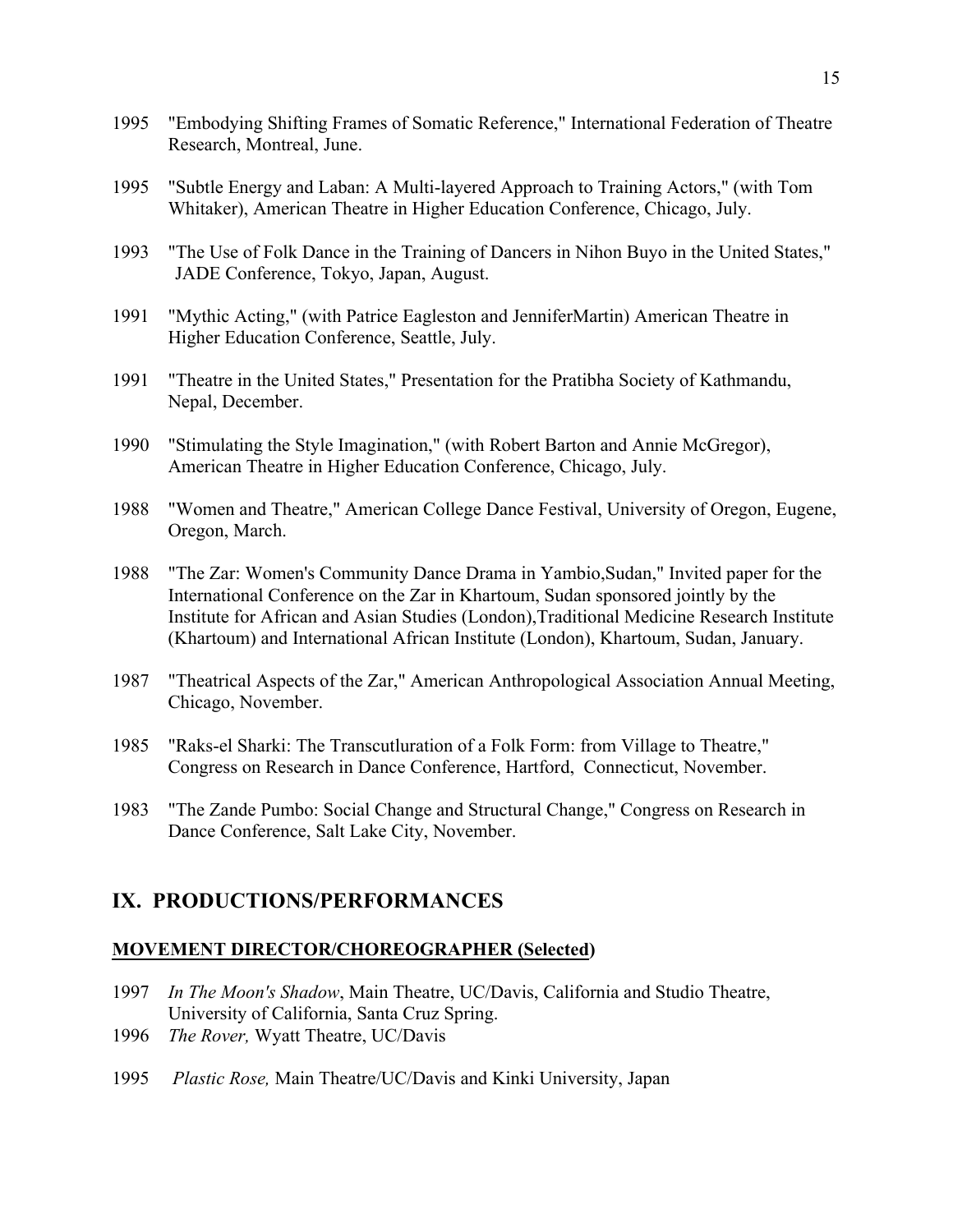- *Twelfth Night*, Sacramento Theatre Company, Sacramento
- *Madame Mao*, Original Theatre Company, Sacramento, *Tartuffe*, Main Theatre, UC/Davis, California, *Importance of Being Earnest*, Main Theatre, UC/Davis, California
- *Winter's Tale*, Main Theatre, Main Theatre, UC/Davis, California, Pericles, Main Theatre, UC/Davis, California
- *Peter Pan*, Campus Theatre, Treasurer Valley Community College, *Sotoba Komachi* and *Damask Drum*, Arena Theatre, Eugene, Oregon
- *Antigone*, Robinson Theatre, Eugene, Oregon, *Love's Labor's Lost*, Robinson Theatre, Eugene, Oregon, *Christmas Carol*, Oregon Repertory Theatre, Eugene, *Good Doctor*, Oregon Repertory Theatre, Eugene
- *Ice Wolf*, Arena Theatre, Eugene, Oregon
- *Winter's Tale*, Robinson Theatre, Eugene, Oregon *Fat*, Robinson Theatre, Eugene, Oregon

#### **SELECTED DANCE PERFORMANCES**

| 1998/2000 | <i>Yamamba</i> , Nihon Buyo, Hanayagi Jutemai Kai, Sacramento.                 |
|-----------|--------------------------------------------------------------------------------|
| 1995      | Ayame Yukata, Nihon Buyo, Hanayagi Jutemai Kai, Sacramento.                    |
| 1993      | The Devil in <i>History of the Soldier</i> , Wyatt Theatre, Davis, California. |
| 1987      | Koroda Bushi, Nihon Buyo, Lincoln Hall, Portland, Oregon.                      |
| 1985      | Joumana, Broadway Performance Hall, Seattle, Washington.                       |
| 1985      | Ayame Yukata, Nihon Buyo, Mumokan Theatre, Kyoto, Japan.                       |

#### **DIRECTING**

- *Talk-Story*, Wyatt Theatre, UC/Davis and *Cleveland Raining*, Arena Theatre, UC/Davis.
- *Why We Have a Body*. Arena Theatre, UC/Davis (staged reading) Leeds England, Studio Theatre.
- *Top Girls*, Capitol Theatre, Manchester Metropolitan University.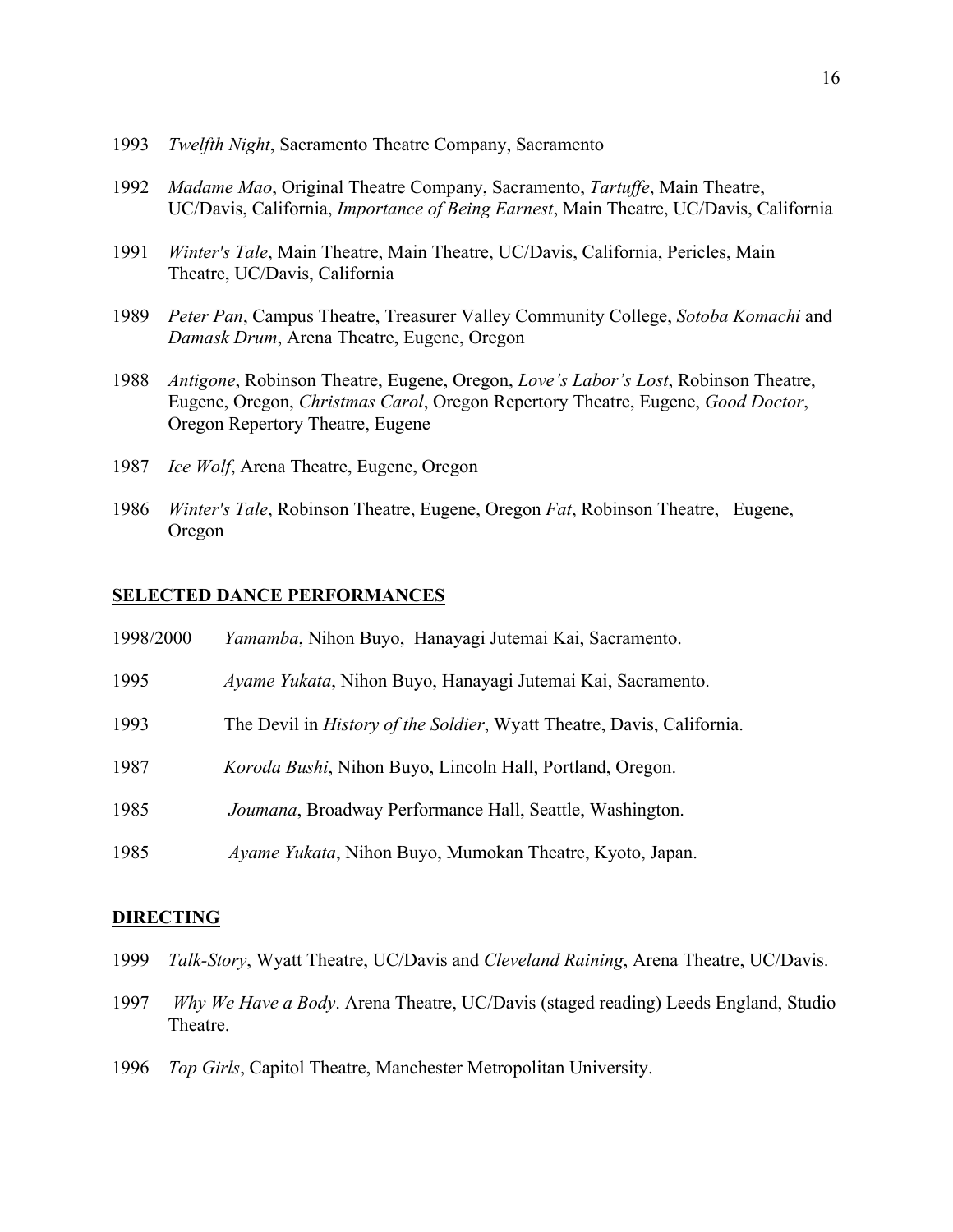- 1995 *Obsessions: Three Plays by Yukio Mishima*, Wyatt Theatre, UC/Davis.
- 1991 *Dog Eat Dog*, Lab Theatre, UC/Davis.
- 1990 *Seascape*, Campus Theatre, Treasure Valley Community College.
- 1985 *Quad,* assistant director to Jonah Saltz, Mumokan Theatre, Kyoto, Japan.

### **X. TEACHING**

- 1995/2014 PhD Dissertation Committees.
	- Arthur Horowitz "Prospero's 'True Preserver's' Peter Brook, Yukio Ninagawa", 1997

Larry Dilday "Experiment in Collectivity: Revolution and Evolution in the San Francisco Mime Troupe" 1998

David Williams "Joint Stock and the Staging of Dialogism, 1998

John Lawton Haehl "The Super-natural Body: The Aids Plays" 2000

Judy Halebsky "Transformation, Transmission, Translation: Japanese Noh in West Coast Arts Practice in San Francisco and Vancouver", 2009

Shelly Gilbride "Merce Cunningham's Presence in the Present: A Creative Legacy at the Turn of the 21st Century" 2009 (Chair)

Mary Anderson "Mistaken Place: Valuing the Feral Paradox in Site-Specific Festival Performance in Australia." 2010 (Chair)

Isis Golden: "Performing Native American Cultural Empowerment: Looking at the 1969 Native American Re-Occupation of Alcatraz Island" 2011 (Chair)

Rim Zahra "Animating the Grotesque in Depression America: A Cultural Analysis of Walt Disney's Early Mickey Mouse Cartoons" 2011

Razzan Zahra "Disney Wishes: Reimagining Disney through the Eyes of Make-A-Wish Children." 2012

Mary Curtis "Sword and the Golden Age of Spain" 2013

Nikole Pascetta, PhD candidate Faculty of Education, York University, LeCoq Training and its application to language learning for immigrants" 2015.

Anne Vermeyden, PhD candidate in History at the University of Guelph. "Global Perspectives and Belly Dance in Southern Ontario". 2017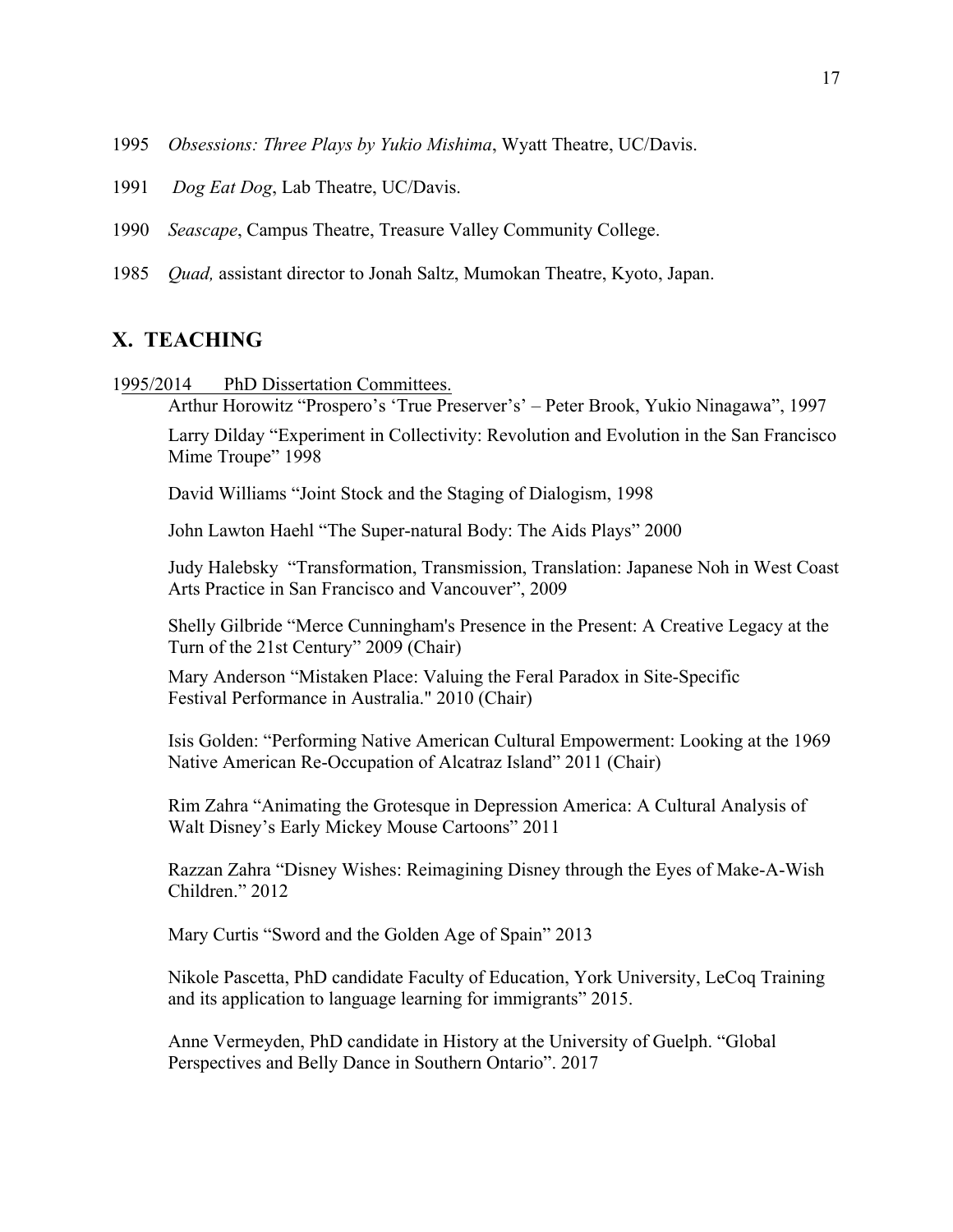Cheryl LaFrance, PhD candidate in Dance, York University. "Metacognitive writing strategies for emerging dancer-scholars: How can the processual knowledge of composing choreography support academic writing?"

On committee for:

Alison Baker, PhD candidate in Faculty of Environmental Studies. "Festival (s) As Fractured Cultural Borderland Tales: The Performance of Borderland Cultural Memory/Memories."

Supervisor for the following Phd Committees:

Jonathan Osborn Phd candidate Department of Dance, York University, "Choreographing Habitat: Animal Bodies in Simulated Place and Space".

Twyla Kowalenko Phd candidate Department of Dance, York University, "The Movement of Language in Somatic Practice and Knowing'.

Sanjukta Banerjee Phd, candidate Department of Dance, York University, "Men in Mohiniyattam: An Ethnographic Study on Gender Binaries"

1992/2007 Major thesis advisor for 40 MFA Acting Students

### **CLASSES TAUGHT York**

**Graduate**: Seminars in Developing a Dissertation and Dance Ethnography **Undergraduate**: Dance Ethnography/Cultural Studies and Dance Experience

### **CLASSES TAUGHT UC/Davis**

**Undergraduate:** Asian Drama; Mask and Movement; Contemporary Theatre; Shakespeare; Beginning and Advanced Acting; Fundamentals of Movement; World Theatre and Dance – Greeks to  $20<sup>th</sup>$  Century.

- **Davis Honors Challenge Seminar**: Celebrities, Paparazzi and the Media (Spring 1998); Who Controls Our Thinking (Spring 1999); Children and Human Rights (Winter 2000); Presidency and the Media (Spring 2001); What is Real about Reality TV (Winter 2004).
- **Freshman Seminar**: Gender, Identity in Twentieth Century Musical Theatre (Winter 2003); Creativity and Consciousness (Spring 2005, Winter 2007/08).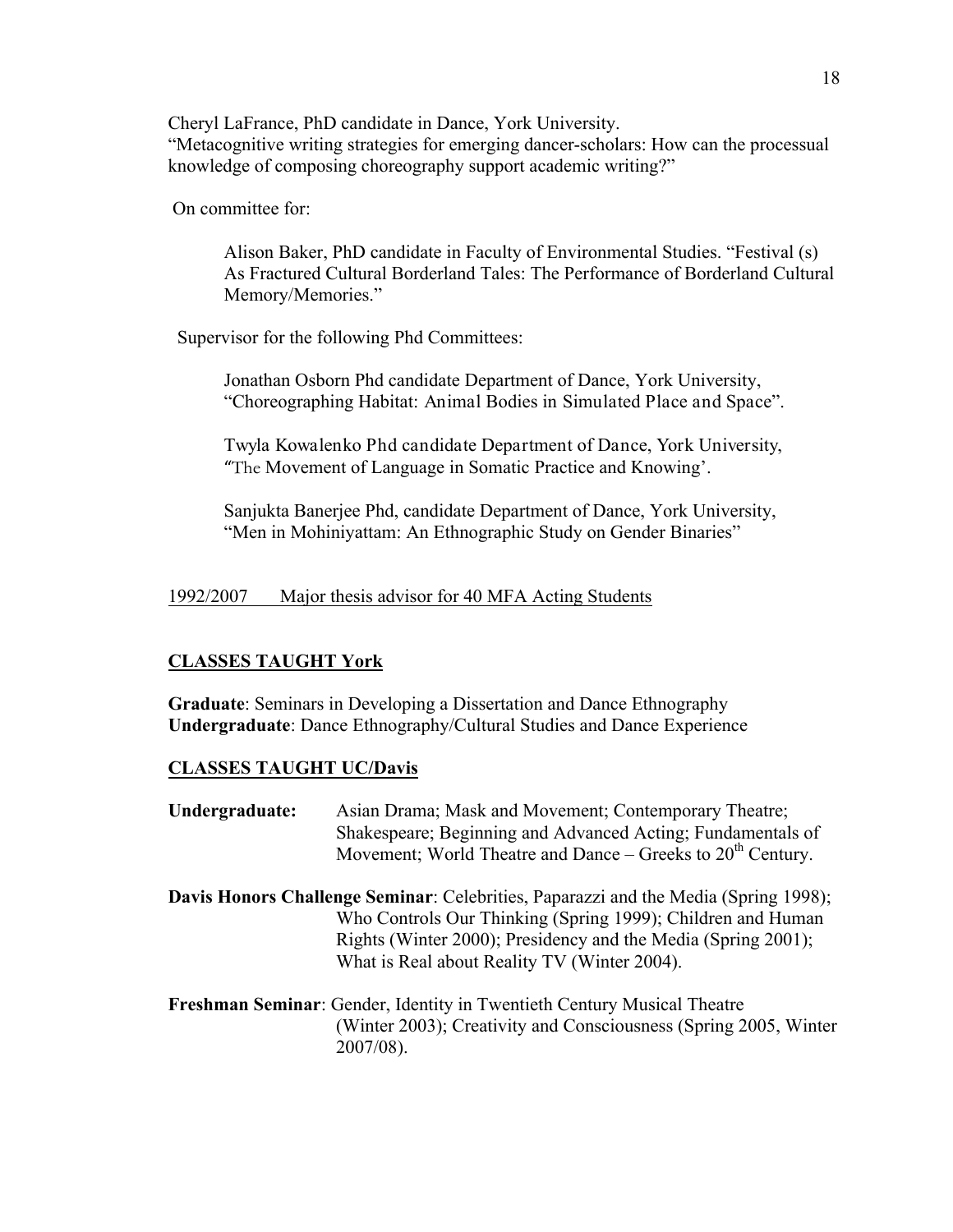**Graduate: MFA Courses:** Somatic Awareness; Asian Theories of the Body; Laban Movement Analysis; Physical Action and the Body; Scoring and Scripting in Performance; Concepts of Space, Place, and Time

> **PhD Seminars:** Signification and the Body; Performance, Interculturalism and the Body

# **XI. PROFESSIONAL ACTIVITIES**

Reviewer, Ontario Primer's Discovery Awards in Arts and Humanities (2010)

Organized York/Peking Arts and Technology Symposium (2009) brought together specialists in arts and digital technology from China, Canada and the United States.

External Reviewer, Theater and Dance Programs at University of California Santa Cruz, California State University/Los Angles, Illinois Wesleyan University, Pomona College, School of Contemporary Arts, Simon Fraser University, University of Auckland.

Tenure Reviews: Arizona State University, UC/Irvine, UC/Santa Cruz, UC/San Diego, UC/Santa Barbara, UC/ Berkeley, Texas A&M, Northwestern, Purdue University, Webster University, University of Florida, Illinois Wesleyan University, University of Utah, University of Oslo, Loyola Marymount University

Publication Reviewer for: *Theatre Topics*, *Dance Chronicle, International Journal of Arts in Society*, *Consciousness, Literature and the Arts, International Journal of Asia-Pacific Studies, Dance Research Journal.* University of California Press, Wesleyan Press, Wilfrid Laurier University Press, University of Texas Press, Oxford University Press, Palgrave Press. *Journal of Intercultual Studies.*

Outside Member Dissertation and Thesis Committees: University of Sydney, Victoria University, Charles Sturt University, California Institute of Integral Studies, University of Melbourne/Victoria College of the Arts, CalArts.

### **Conference Planning**

| 2015    | Co-Chair Law and the Curated Body, Osgoode Law School and the           |
|---------|-------------------------------------------------------------------------|
|         | School of Arts, Media, Performance and Design http://lcb.info.yorku.ca/ |
| 2011    | Co- Chair, Staging Sustainability: Arts, Community, Culture,            |
|         | Environment, York University, Toronto www.stagingsustainability.com     |
| 2011    | Conference Committee, CORD/SEM Joint conference                         |
| 2007    | Conference Committee, The State of Dance Studies, North Carolina        |
| 2005    | Conference Committee, Dance and Human Rights, Montreal, Canada          |
| 1993-94 | Conference Planner, Association of Theatre Movement Educators.          |
|         |                                                                         |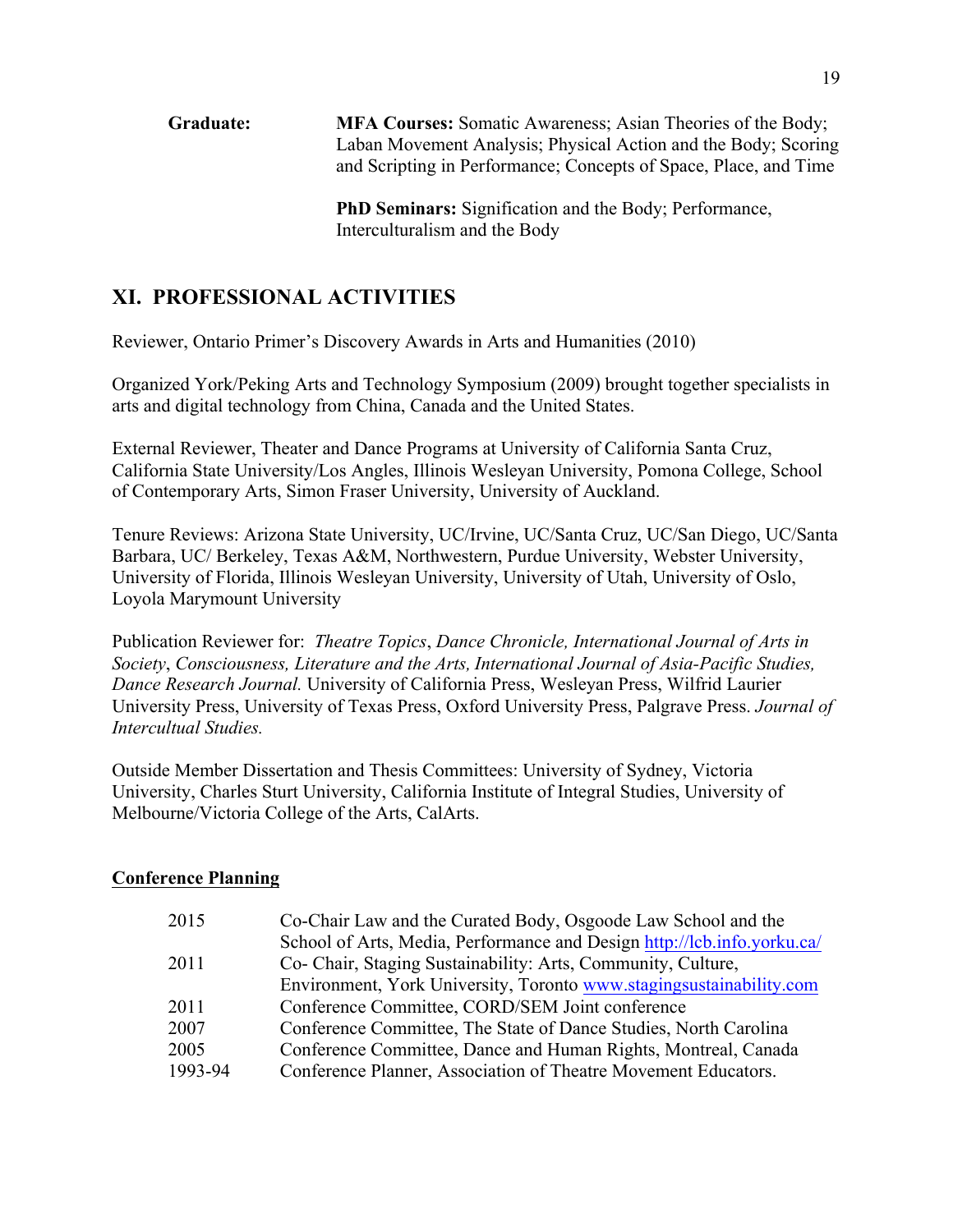# **Professional Organizations/Elected Positions**

| 2018      | Editor-in-Residence, Dance Chronicle                                   |
|-----------|------------------------------------------------------------------------|
| 2008-10   | President, Congress on Research in Dance                               |
| 2002-07   | Treasurer, Executive Board Member, Congress on Research in Dance       |
| 1999-2002 | Convener, International Federation of Theatre Research Working Group,  |
|           | Theory and Practice of Performing.                                     |
| 1998-99   | Legal Committee for Association of Theatre Movement Educators.         |
| 1994-96   | Forum representative, American Theatre in Higher Education             |
| 1994-96   | Focus group representative, Association of Theatre Movement Educators. |
| 1988-89   | Newsletter editor, Oregon Dance Association.                           |
|           |                                                                        |

# **XII. SERVICE**

# **SERVICE AT YORK UNIVERSITY**

| 2010/11 | Working Group in Sustainability                              |
|---------|--------------------------------------------------------------|
| 2008/11 | Council of Deans and UEC                                     |
| 2010/11 | Provost's Policy Committee                                   |
| 2009/10 | <b>JCOAA</b>                                                 |
| 2009/10 | <b>Work Load Committee</b>                                   |
| 2008/09 | <b>Presidential Priorities Committee</b>                     |
| 2008/09 | Search Committee for Senior Vice President and Provost       |
| 2008/09 | FGS Academic Planning and Policy Committee for Distinguished |
|         | <b>Research Professors</b>                                   |
|         |                                                              |

# **SERVICE AT UC/DAVIS**

# **UNIVERSITY UC/Davis**

| 2007/08   | Chair, Graduate Review of Art Studio                                  |
|-----------|-----------------------------------------------------------------------|
| 2006/09   | Board Member, Davis Humanities Institute                              |
| 2006/08   | Board Member, The Globe Project                                       |
| 2006/08   | Mondavi Center/Creativity Project Committee                           |
| 2006/07   | Humanities Program Committee                                          |
| 2006/07   | <b>Public Service Committee</b>                                       |
| 2004/06   | Search Committee, Dean HArCS                                          |
| 2003/06   | Chancellor's Advisory Committee for the Mondavi Center                |
| 2002/2004 | Advisory Committee for the Division of Humanities, Arts, and Cultural |
|           | Studies.                                                              |
|           |                                                                       |